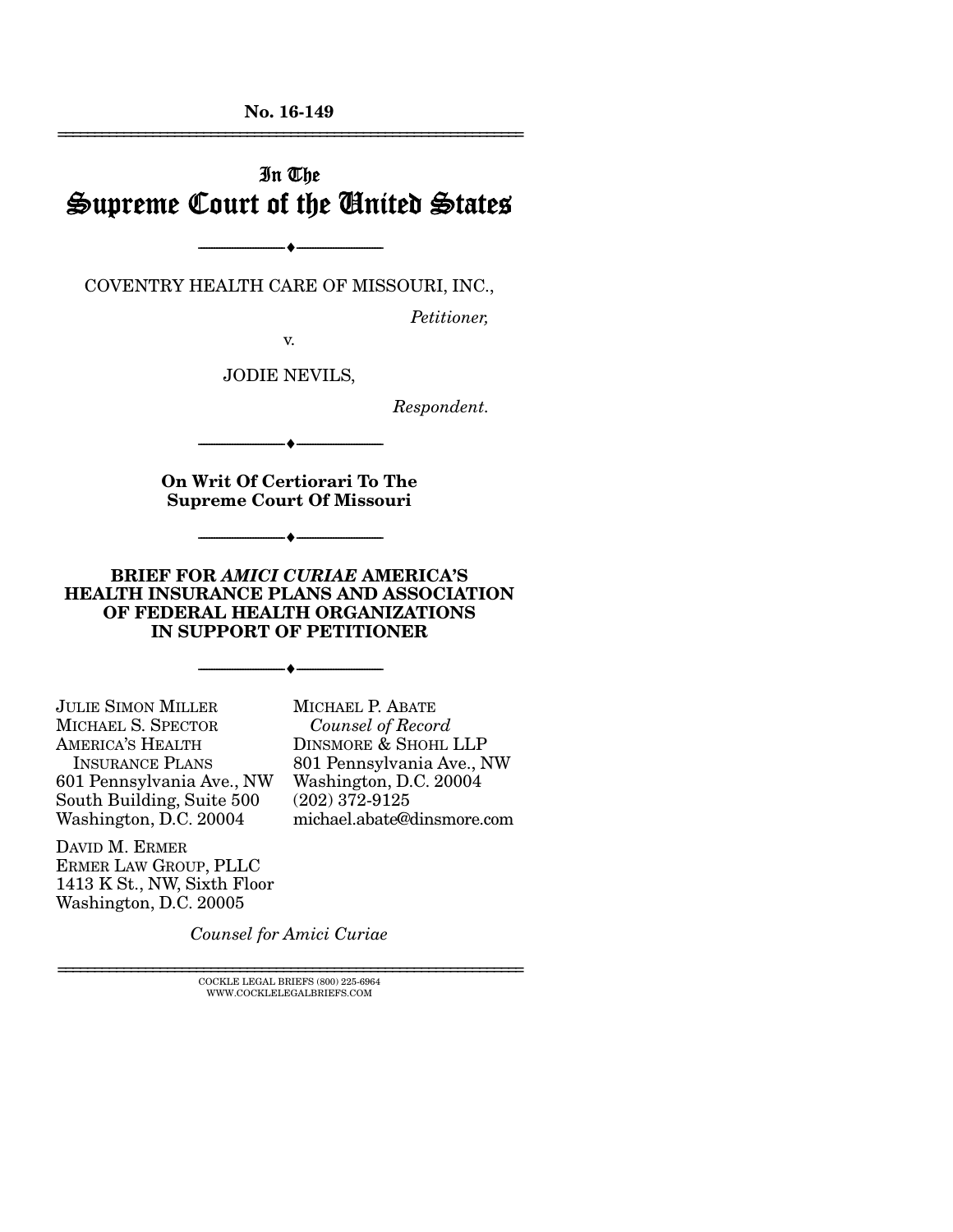# TABLE OF CONTENTS

# Page

|                     | TABLE OF AUTHORITIES                                                                                                                                                                                                                      | ii |
|---------------------|-------------------------------------------------------------------------------------------------------------------------------------------------------------------------------------------------------------------------------------------|----|
|                     | STATEMENT OF INTEREST OF AMICI CU-                                                                                                                                                                                                        |    |
|                     |                                                                                                                                                                                                                                           | 1  |
| SUMMARY OF ARGUMENT |                                                                                                                                                                                                                                           | 3  |
|                     |                                                                                                                                                                                                                                           | 6  |
| Ι.                  | Congress And OPM Exercise Substantial<br>Control Over The Content Of FEHBA Con-<br>tracts And Benefits Brochures, Including<br>Subrogation Clauses, Lending Support To<br>The Argument That FEHBA Preempts<br>State Anti-Subrogation Laws | 6  |
| II.                 | FEHBA Reimbursement And Subrogation<br>Saves The Federal Treasury Substantial<br>Amounts Of Money Each Year                                                                                                                               | 12 |
| III.                | Exempting Anti-Subrogation Laws From<br>Federal Preemption Would Add Substan-<br>tial Complexity, Uncertainty, And Cost To<br>The Administration Of FEHBA Plans                                                                           | 15 |
| IV.                 | The Missouri Supreme Court's Alterna-<br>tive Holding That FEHBA's Preemption<br>Clause Violates The Supremacy Clause<br>Has the Potential to Make FEHBA Plan<br>Administration Untenable                                                 | 27 |
|                     |                                                                                                                                                                                                                                           | 31 |
|                     |                                                                                                                                                                                                                                           |    |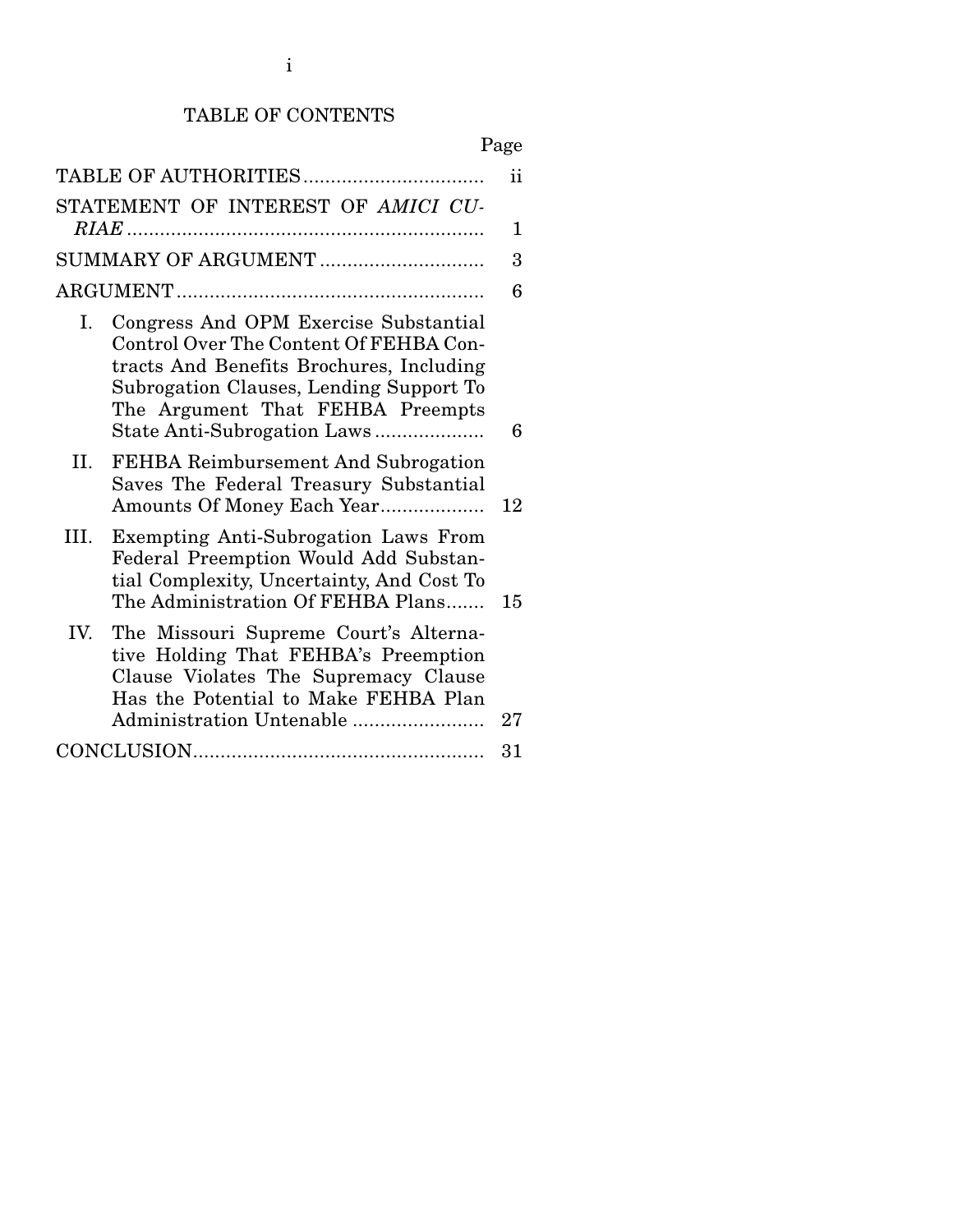ii

# Page

### CASES:

| Bishop v. Burgard, 764 N.E.2d 24 (Ill. 2002)20                                                   |
|--------------------------------------------------------------------------------------------------|
| Dufour v. Progressive Classic Ins. Co., 881                                                      |
| Empire HealthChoice Assur., Inc. v. McVeigh,                                                     |
| Foremost Life Ins. Co. v. Waters, 329 N.W.2d 688                                                 |
| Great Lakes Am. Life Ins. Co. v. Citizens Ins. Co.,<br>479 N.W.2d 20 (Mich. Ct. App. 1991)<br>16 |
| Health Care Serv. Corp. v. Pollitt, 559 U.S. 965<br>$(2010)$                                     |
| Health Care Service Corp. v. Methodist Hospitals<br>of Dallas, 814 F.3d 242 (5th Cir. 2016)29    |
| Helfrich v. Blue Cross & Blue Shield Ass'n, 804                                                  |
| Hillman v. Maretta, 133 S. Ct. 1943 (2013) 2                                                     |
| Kobold v. Aetna Life Ins. Co., 370 P.3d 128 (Az.                                                 |
| Ludwig v. Farm Bureau Mutual Insurance Co.,                                                      |
| Metropolitan Life Ins. Co. v. Glenn, 554 U.S. 105                                                |
| Murrell v. Criterion Ins. Co., 551 A.2d 95 (D.C.                                                 |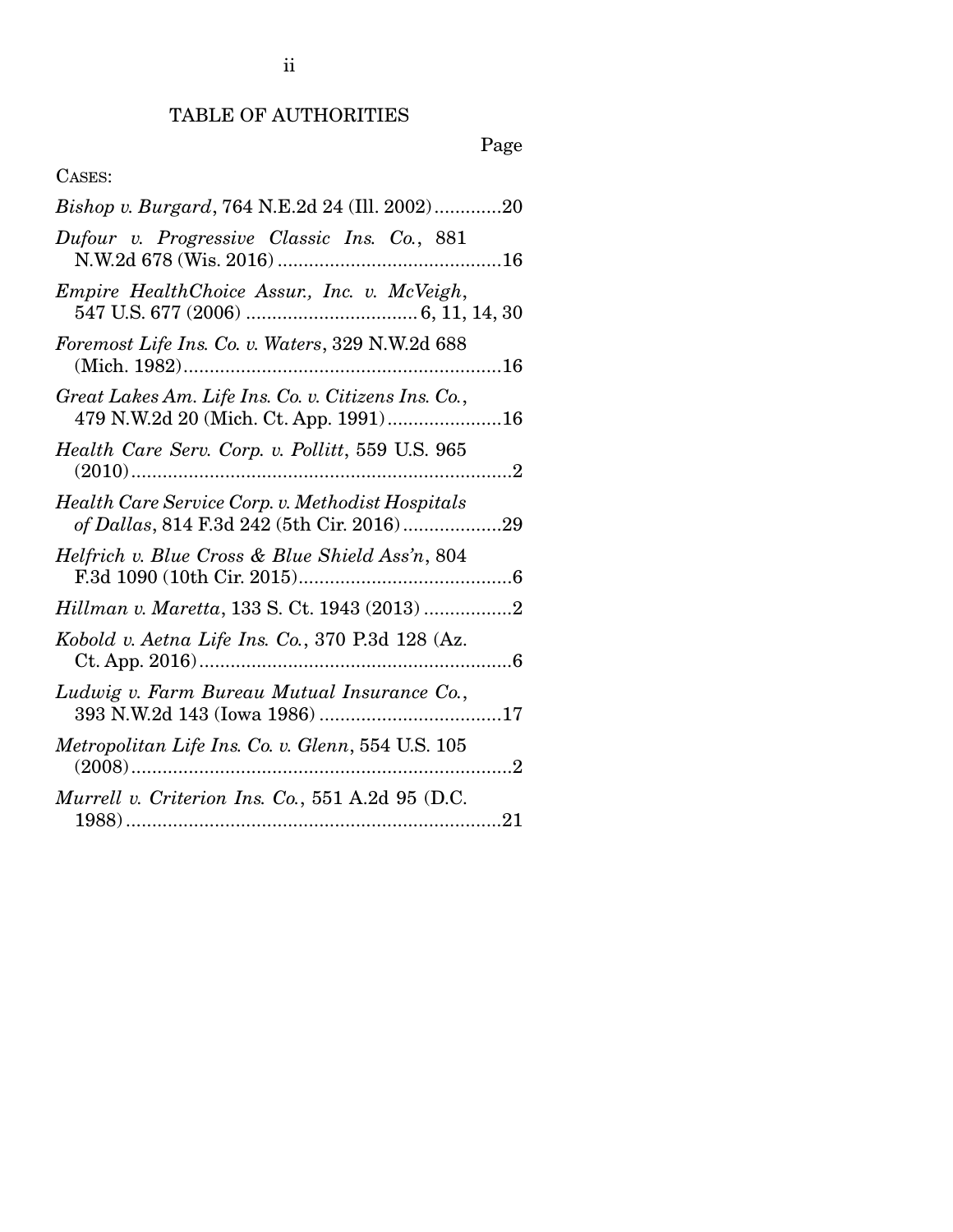TABLE OF AUTHORITIES – Continued

|                                                                                                   | Page |
|---------------------------------------------------------------------------------------------------|------|
| Pac. Coast Dist., Marine Eng'rs' Ben. Ass'n v.<br>Travelers Cas. & Sur. Co., 782 A.2d 269 (D.C.   |      |
| Rimes v. State Farm Mutual Auto Insurance Co. ,                                                   |      |
| Sereboff v. Mid Atl. Med. Servs., 547 U.S. 356                                                    |      |
| Stancil v. Erie Ins. Co., 740 A.2d 46 (Md. Ct.                                                    |      |
| Travelers Indem. Co. v. Chumbley, 394 S.W.2d                                                      |      |
| US Airways, Inc. v. McCutchen, 133 S. Ct. 1537                                                    |      |
| Zipperer v. Premera Blue Cross Blue Shield of<br><i>Alaska</i> , 2016 U.S. Dist. LEXIS 109531 (D. |      |

STATUTES, REGULATIONS AND RULES:

iii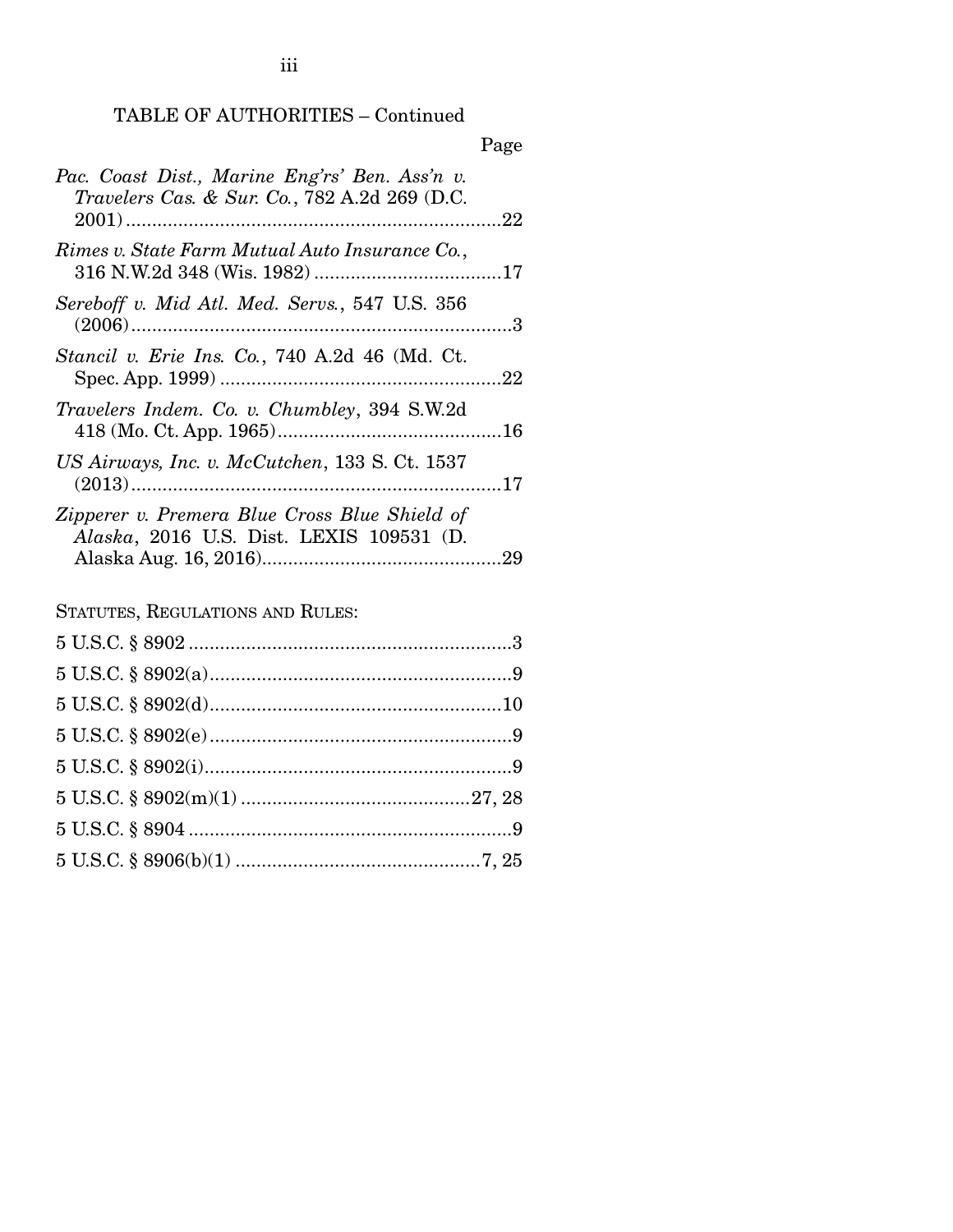### TABLE OF AUTHORITIES - Continued

|                                        | Page |
|----------------------------------------|------|
|                                        |      |
|                                        |      |
|                                        |      |
|                                        |      |
|                                        |      |
|                                        |      |
|                                        |      |
|                                        |      |
|                                        |      |
|                                        |      |
|                                        |      |
|                                        |      |
|                                        |      |
|                                        |      |
|                                        |      |
|                                        |      |
|                                        |      |
|                                        |      |
|                                        |      |
| 80 Fed. Reg. 931 (Jan. 7, 2015) 15, 17 |      |
|                                        |      |
|                                        |      |
|                                        |      |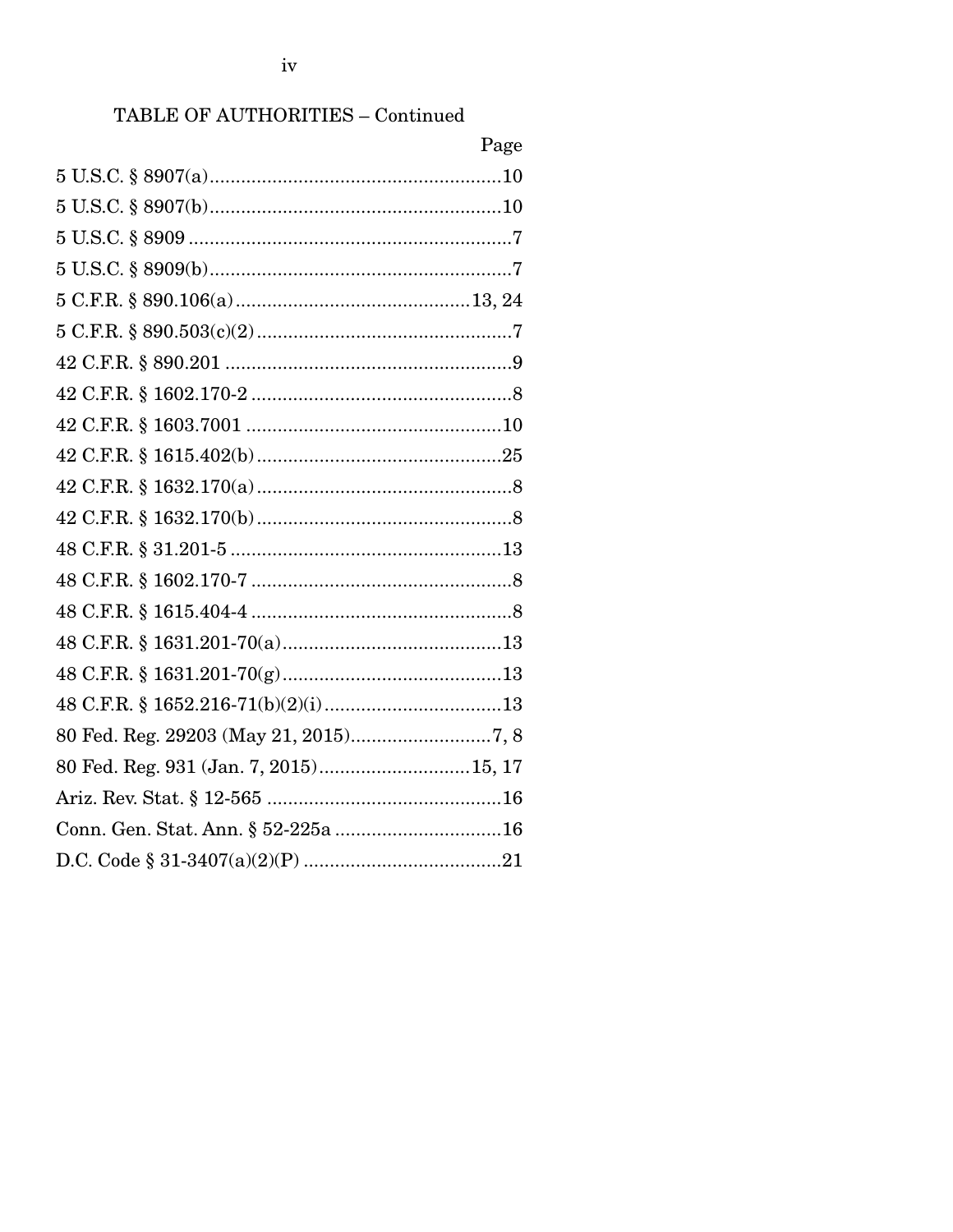### TABLE OF AUTHORITIES – Continued

|                                             | Page |
|---------------------------------------------|------|
|                                             |      |
|                                             |      |
| Md. Code Ann., Health-Gen. § 19-713.1(d)22  |      |
| Md. Code Ann., Health-Gen. § 19-713.1(e) 22 |      |
|                                             |      |
|                                             |      |
|                                             |      |
|                                             |      |
|                                             |      |

### MISCELLANEOUS:

| AFHO State Survey of Reimbursement Laws in<br>The Health Insurance Context ("AFHO State"<br>Survey") (Feb. 2014) 15, 16, 17, 23        |
|----------------------------------------------------------------------------------------------------------------------------------------|
| Kirstin B. Blom and Ada S. Cornell, Congres-<br>sional Research Service, Federal Employees<br>Health Benefits (FEHB) Program: An Over- |
| FEHB 2012 Standard Contract for Community-<br>Rated Health Maintenance Organizations                                                   |
|                                                                                                                                        |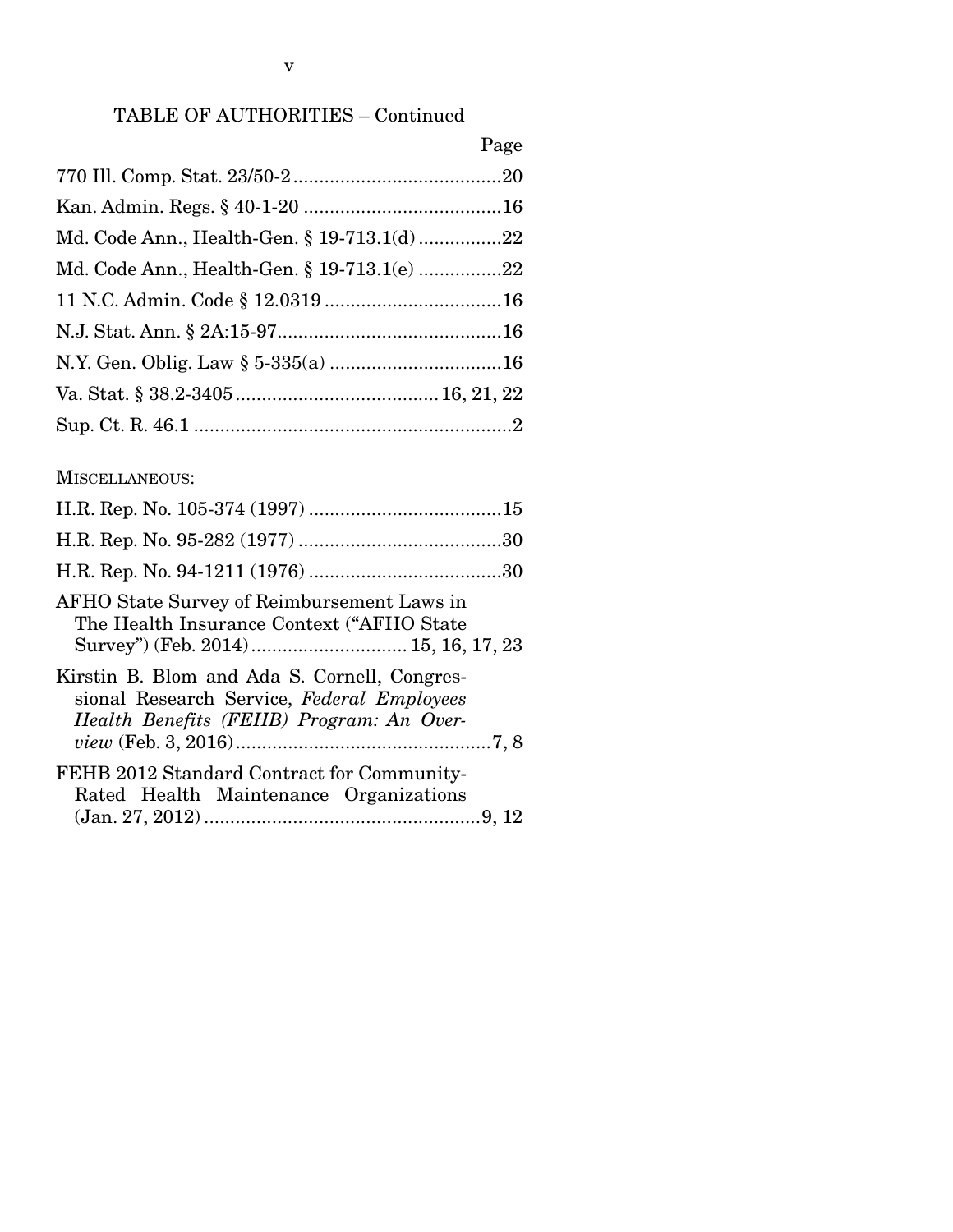vi

# TABLE OF AUTHORITIES – Continued

# Page

| FEHB 2012 Standard Contract for Experience-<br>Rated Health Maintenance Organizations |  |
|---------------------------------------------------------------------------------------|--|
|                                                                                       |  |
| FEHB Program Carrier Letter No. 2015-03(b) 11                                         |  |
| Proposed Changes to Standard 2016 Community-<br>Rated HMO Health Benefits Contract9   |  |
| Proposed Changes to Standard 2016 Experience-<br>Rated HMO Health Benefits Contract10 |  |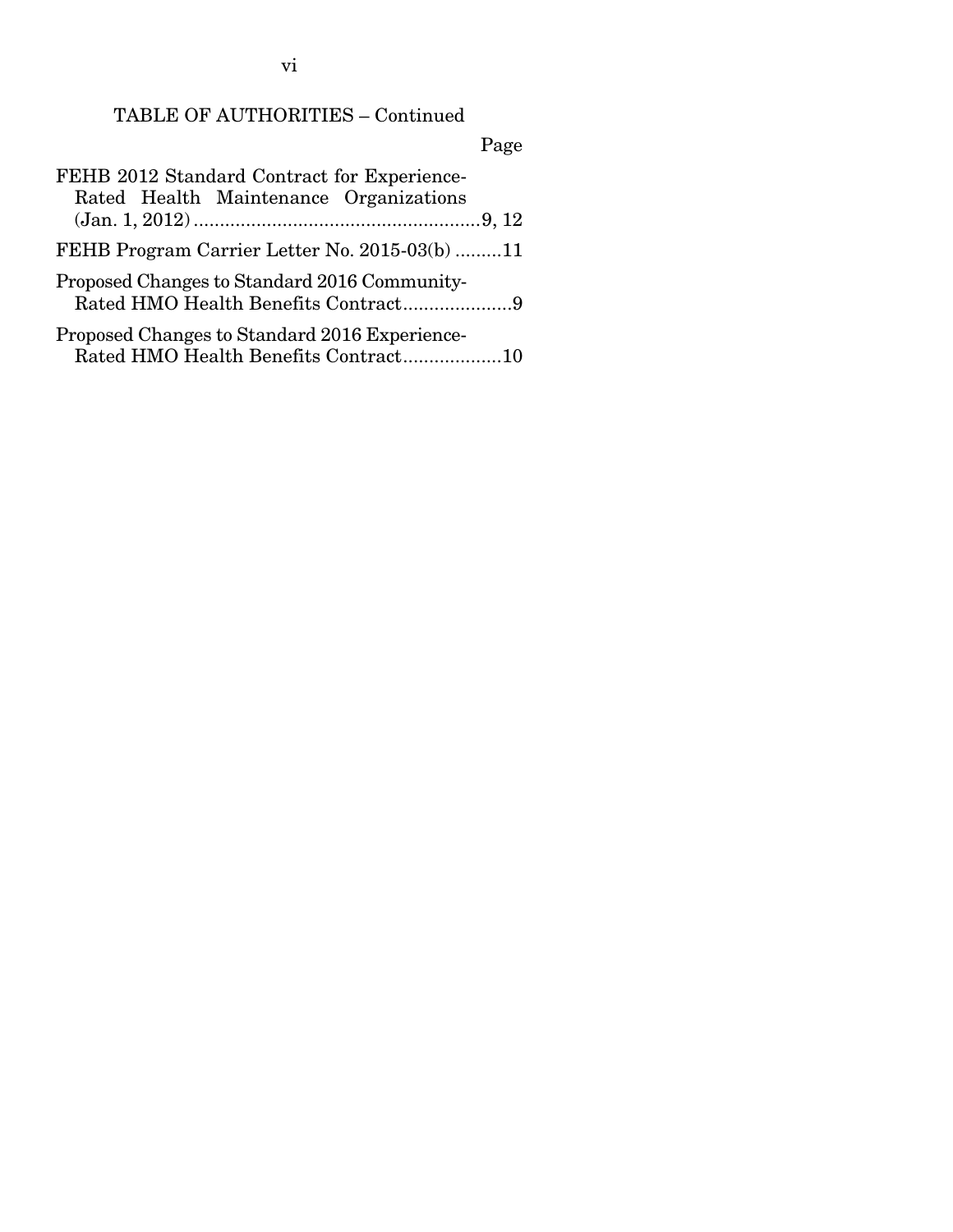### BRIEF FOR *AMICI CURIAE* AMERICA'S HEALTH INSURANCE PLANS AND ASSOCIATION OF FEDERAL HEALTH ORGANIZATIONS IN SUPPORT OF PETITIONER

--------------------------------- ---------------------------------

 America's Health Insurance Plans ("AHIP") and Association of Federal Health Organizations ("AFHO") respectfully submit this brief as *amici curiae* in support of petitioner, with the written consent of the parties.<sup>1</sup>

#### STATEMENT OF INTEREST OF *AMICI CURIAE*

--------------------------------- ---------------------------------

 America's Health Insurance Plans ("AHIP") is the national trade association representing the health insurance community. AHIP advocates for public policies that expand access to affordable healthcare coverage to all Americans through a competitive marketplace that fosters choice, quality, and innovation. Along with its predecessors, AHIP has over 50 years' experience in the industry. AHIP's members provide health and supplemental benefits through employer-sponsored coverage, the individual insurance market, and public programs such as Medicare, Medicaid, and – as relevant here – the Federal Employees Health Benefit

<sup>1</sup> Counsel for *amici* has filed the requisite consent letters with the Clerk. No party or counsel for a party authored this brief in whole or in part, and no counsel or party, or any person other than *amici*, their members, and counsel, made a monetary contribution intended to fund the brief 's preparation or submission.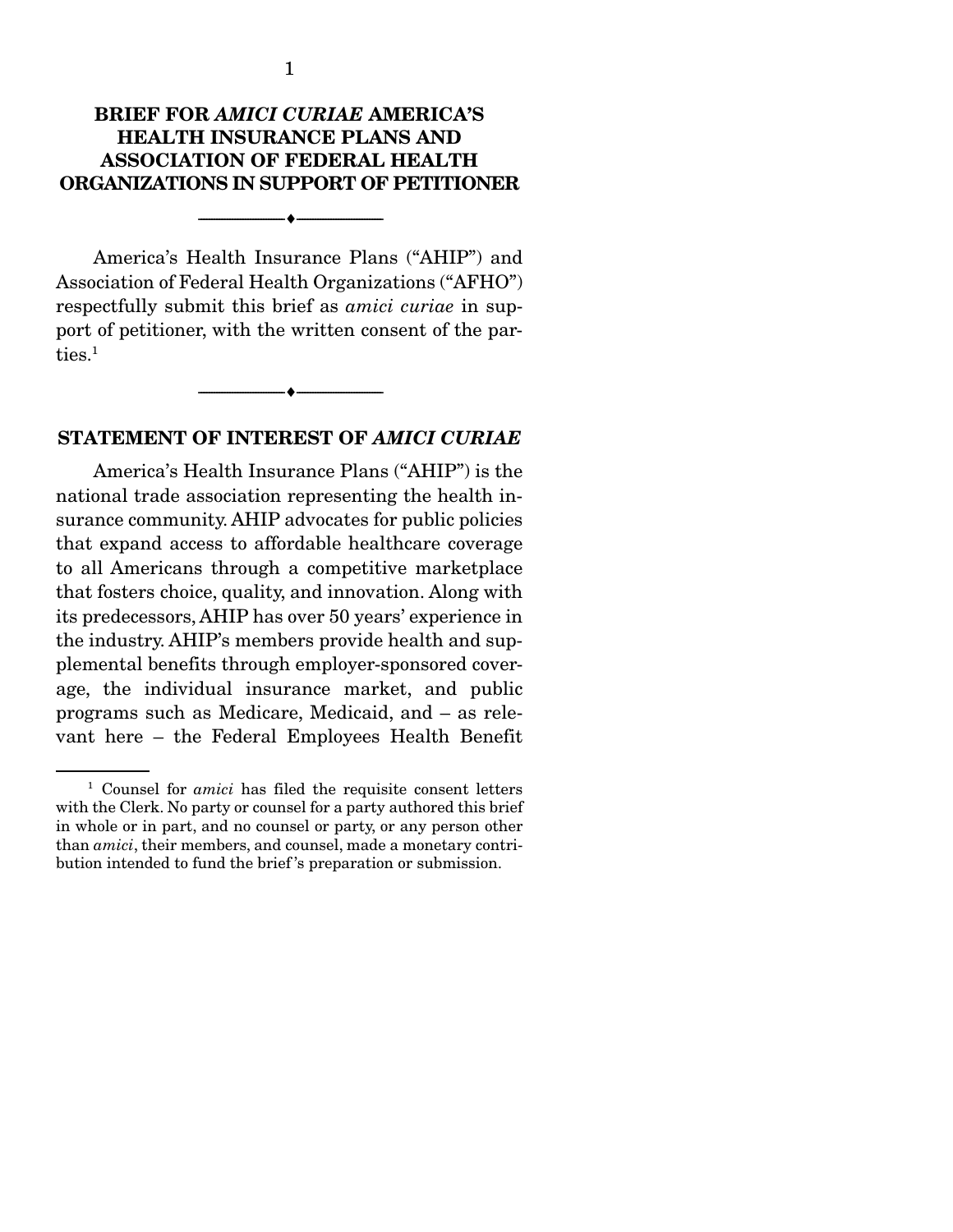("FEHB") Program. As a result, AHIP's members have broad experience working with hospitals, physicians, patients, employers, state governments, the federal government, pharmaceutical and device companies, and other healthcare stakeholders to ensure that patients have access to needed treatments and medical services. That experience gives AHIP extensive firsthand and historical knowledge about the Nation's healthcare and health insurance systems and a unique understanding of how those systems work.

 The Association of Federal Health Organizations ("AFHO") is an organization of entities that serve as carriers of health benefit plans under the FEHB Program. Collectively, the plans of AFHO member carriers provide health benefits to over 3 million federal and postal employees and annuitants who receive health coverage under the FEHB Program.

*Amici* and their members have a demonstrated interest in ensuring that courts correctly interpret and apply federal health benefit statutes, including the Federal Employees Health Benefits Act ("FEHBA"). *See, e.g.*, *Health Care Serv. Corp. v. Pollitt*, 559 U.S. 965 (2010) (AHIP and AFHO participated as *amici* in FEHBA case dismissed pursuant to Supreme Court Rule 46.1); *see also Hillman v. Maretta*, 133 S. Ct. 1943 (2013) (AFHO filed *amicus* brief in preemption case arising under Federal Employees' Group Life Insurance Act, which contains a preemption provision similar to FEHBA's); *Metropolitan Life Ins. Co. v. Glenn*, 554 U.S. 105 (2008) (AHIP participated as *amici* in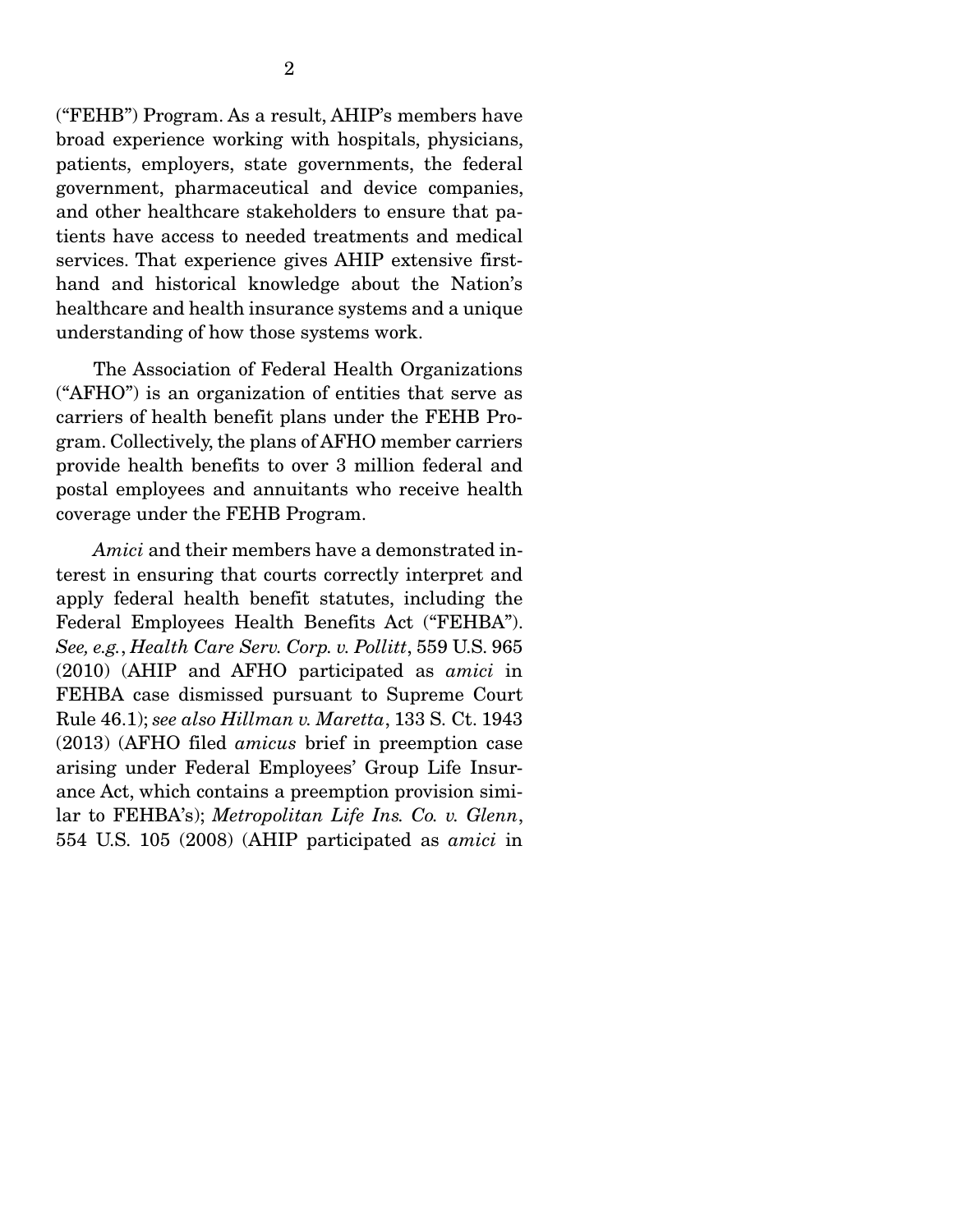ERISA case); *Sereboff v. Mid Atl. Med. Servs.*, 547 U.S. 356 (2006) (same).

 This case is of significant importance to *amici*, whose members contract with the Office of Personnel Management under 5 U.S.C. § 8902 to offer a significant percentage of all FEHBA health plans offered across the United States. As explained below, the Missouri Supreme Court's rulings on preemption, and the concurrence's reasoning concerning the Supremacy Clause, could make the design and administration of FEHBA health plans exceedingly complex and expensive for carriers, federal employees, and taxpayers, who shoulder the burden of those costs each year.

#### SUMMARY OF ARGUMENT

--------------------------------- ---------------------------------

 Congress enacted the Federal Employee Health Benefits Act to ensure that federal employees have access to affordable, high quality healthcare plans offering uniform benefits and rates regardless of where the employee happens to live and work. To make the Act's promise a reality, Congress charged the Office of Personnel Management ("OPM") with regulating the terms, conditions, and administration of FEHBA plans.

 OPM engages in detailed oversight and regulation of every aspect of the program, demonstrating both the importance of the program to the federal government and its careful consideration of the impact of various provisions on enrollees. OPM has issued regulations and guidance governing a wide range of plan activities,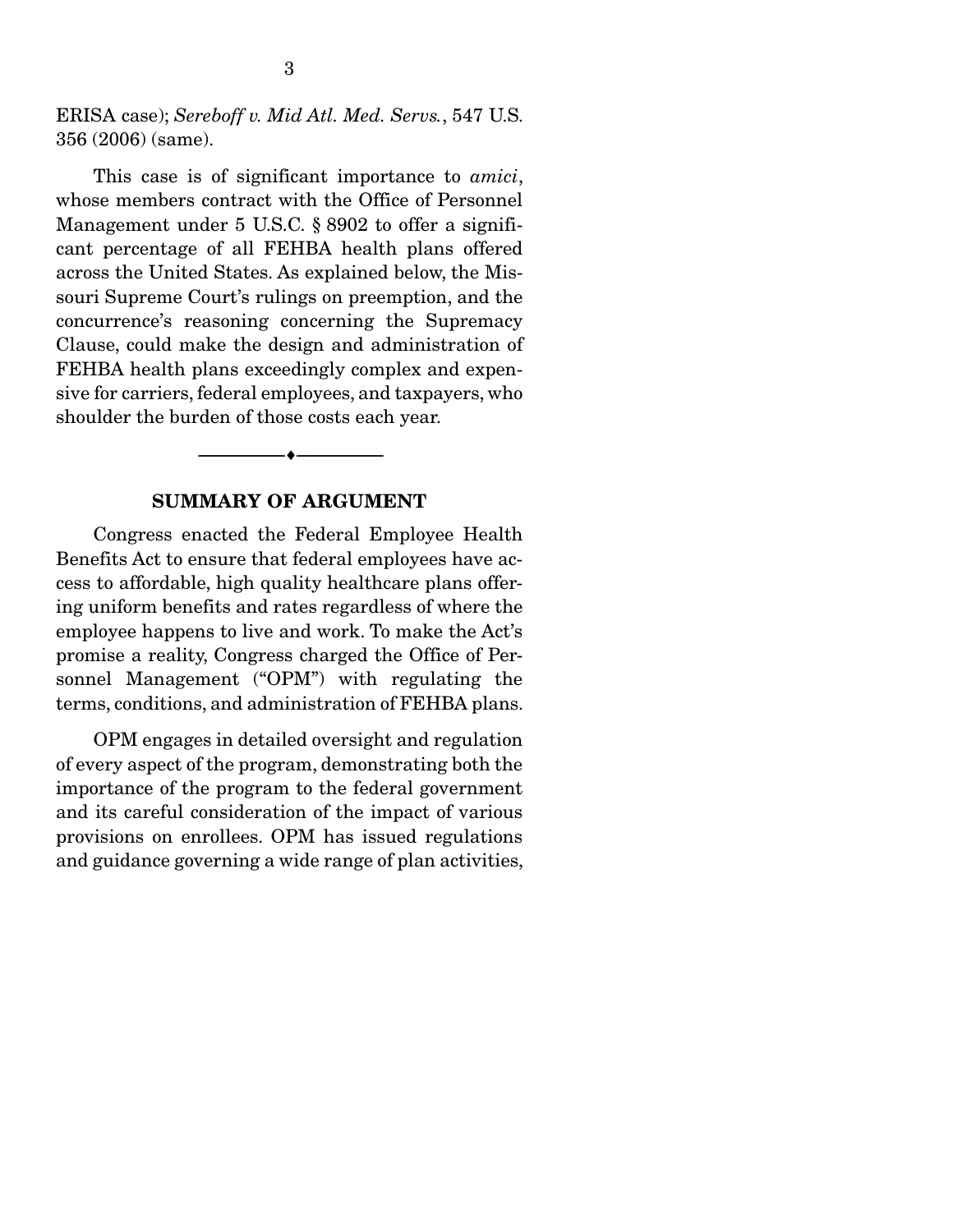provisions with enrollees. Among other things, the federal government: specifies benefits that FEHBA plans must offer; drafts the standard form contract that carriers must execute when agreeing to participate in the FEHBA program; and approves each and every page of the plan benefit brochures FEHBA enrollees receive. This includes the subrogation language at issue in this case, which, like all terms of FEHBA contracts or benefits brochures, is authorized by federal statute and/or regulation, and has been reviewed and approved by the federal government, through OPM.

 The Missouri Supreme Court's holding, if affirmed, would undermine Congress and OPM's goals by adding significant cost and complexity to the FEHBA Program and paving the way for the crossstate subsidization of health benefits (which Congress expressly sought to avoid). OPM and FEHBA carriers would be required to adjust organizational structures, and possibly even re-price premiums, to account for the uncertainty and administrative burden that would result from carriers' need to comply with state laws regulating reimbursement and/or subrogation. The increased complexity, and therefore cost, are compounded by the range of such laws, which include not only outright prohibitions on subrogation (as in Missouri) but more subtle distinctions, such as: limitations on the specific kinds of benefits that may be subject to reimbursement and/or subrogation; the "make-whole" doctrine; and the "common-fund" rule.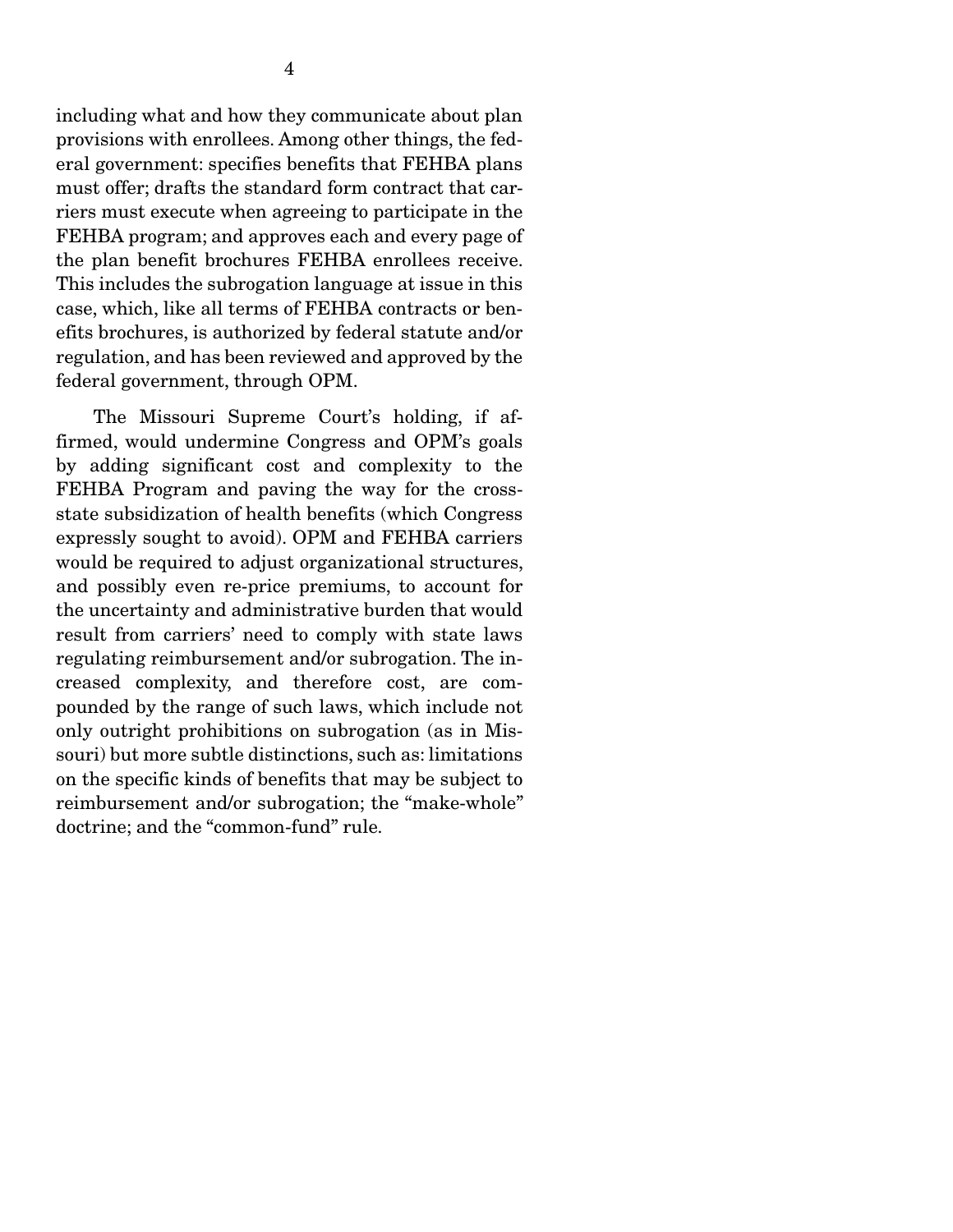Affirming the decision below also would put FEHBA carriers to an untenable choice: comply with their contractual obligations to pursue subrogation recoveries or risk lawsuits alleging improper subrogation activities in states that do not permit it in some or all circumstances. As shown by the class action complaint filed in this very case, which seeks compensatory and punitive damages, that kind of litigation can be protracted and expensive.

 The reasoning of the concurrence below threatens to compound exponentially the problems portended by the majority's decision. If the Supremacy Clause cannot accomplish preemption in these circumstances, then a whole range of state substantive and procedural rules that Congress clearly meant to override would apply to FEHBA plans. These requirements range from minimum-benefits rules mandating that certain types of care be covered by all policies sold within a state, to detailed claims-handling requirements, to rules for contesting benefits determinations. Compliance with all such state requirements – which often conflict with one another – would add substantial cost and complexity to the administration of FEHBA plans and endanger the viability of the multi-state and national plans Congress sought to create for the federal workforce.

This Court should reverse the judgment below.

--------------------------------- ---------------------------------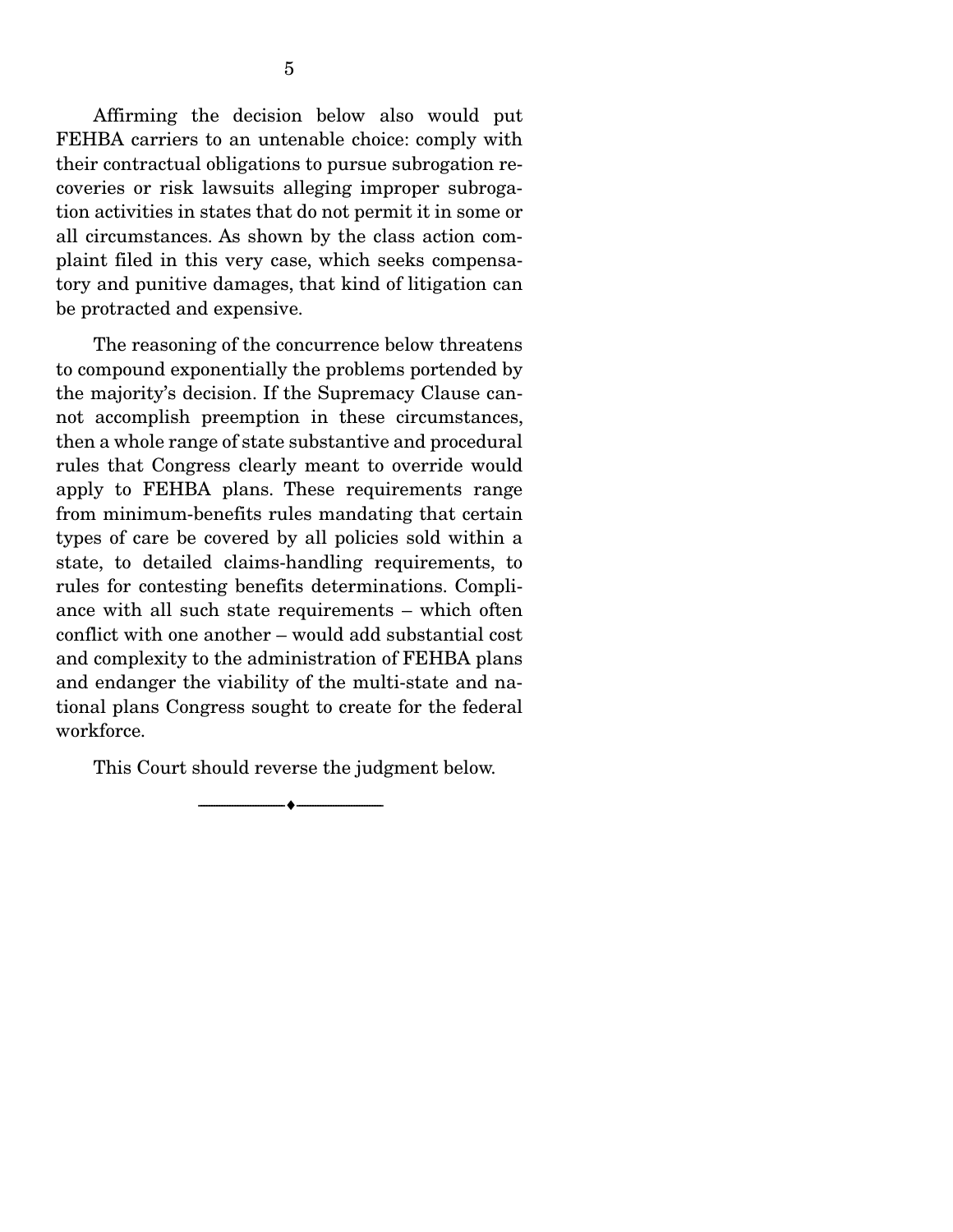#### ARGUMENT

I. Congress And OPM Exercise Substantial Control Over The Content Of FEHBA Contracts And Benefits Brochures, Including Subrogation Clauses, Lending Support To The Argument That FEHBA Preempts State Anti-Subrogation Laws.

 In choosing to go into direct conflict with the U.S. Court of Appeals for the Tenth Circuit, *see Helfrich v. Blue Cross & Blue Shield Ass'n*, 804 F.3d 1090 (10th Cir. 2015), as well as the Arizona Court of Appeals, *see Kobold v. Aetna Life Ins. Co.*, 370 P.3d 128 (Az. Ct. App. 2016), the Missouri Supreme Court expressed great reluctance to "permit[] contract terms to preempt state law." Pet. App. 12a. This reasoning fundamentally misunderstands the "contracts" at issue here.

 FEHBA plans are not mere private health insurance contracts negotiated between insurance companies and their customers. Rather, they are federal plans whose every detail is controlled by the Office of Personnel Management ("OPM"). This is the way it *must* be for OPM to achieve Congress' express goal of "offer[ing] uniform benefits and rates to [FEHB] enrollees regardless of where they may live." H.R. Rep. No. 105-374, at 9 (1997).

 1. Congress enacted FEHBA to establish "a comprehensive program of health insurance for federal employees." *Empire HealthChoice Assur., Inc. v. McVeigh*, 547 U.S. 677, 682 (2006). Under the Act, the Office of Personnel Management contracts with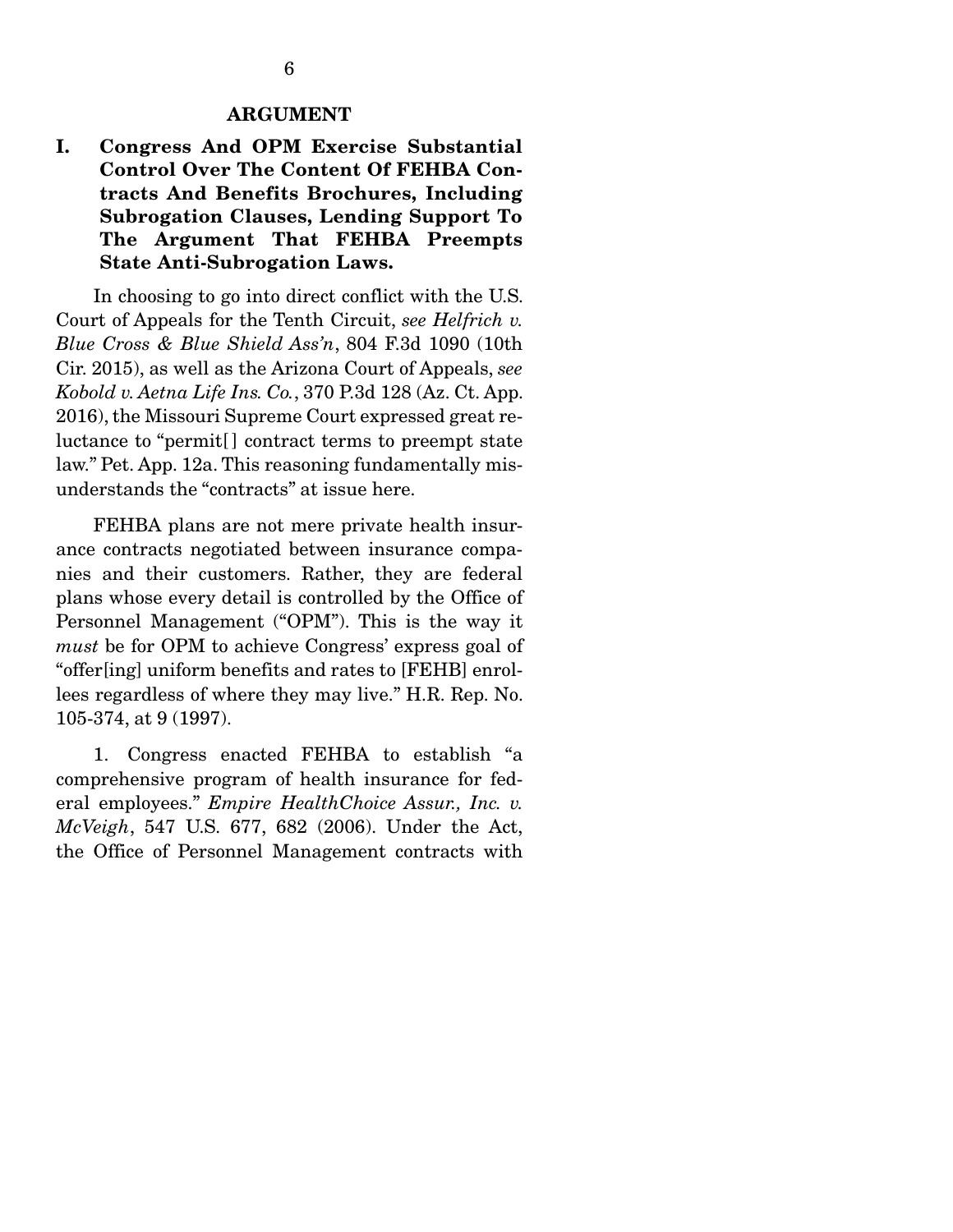private insurance companies, known as FEHBA "carriers," to "offer federal employees an array of health-care plans." *Id.* Over 8 million federal employees, retirees, and their dependents receive coverage through the FEHB Program each year. *See Federal Employees Health Benefits Program; Subrogation and Reimbursement Recovery*, 80 Fed. Reg. 29203, 29203 (May 21, 2015); *see also* Kirstin B. Blom and Ada S. Cornell, Congressional Research Service, *Federal Employees Health Benefits (FEHB) Program: An Overview*, at 1 (Feb. 3, 2016) ("CRS Report").2

 FEHBA plans are funded by premiums paid by the federal government and plan enrollees. The lion's share of these premiums – generally  $72\%$  – is paid by the federal government, with the remainder coming from enrollees. *See* 5 U.S.C. § 8906(b)(1). The premiums are paid into a special fund in the U.S. Treasury, established by Congress and administered by OPM, known as the Employee Health Benefits Fund ("Treasury Fund"). *Id.* § 8909. Any money left in the Treasury Fund at the end of the year is used, in OPM's discretion, to reduce premium rates or to "increase the benefits provided by[ ] the plan." 5 U.S.C. § 8909(b); *see also* 5 C.F.R. § 890.503(c)(2).

 FEHBA plans come in two basic varieties: "community-rated" and "experience-rated." A communityrated plan, like the one at issue here, receives a "per member per month capitation rate" for each member

<sup>&</sup>lt;sup>2</sup> Available at https://fas.org/sgp/crs/misc/R43922.pdf (last visited Dec. 18, 2016).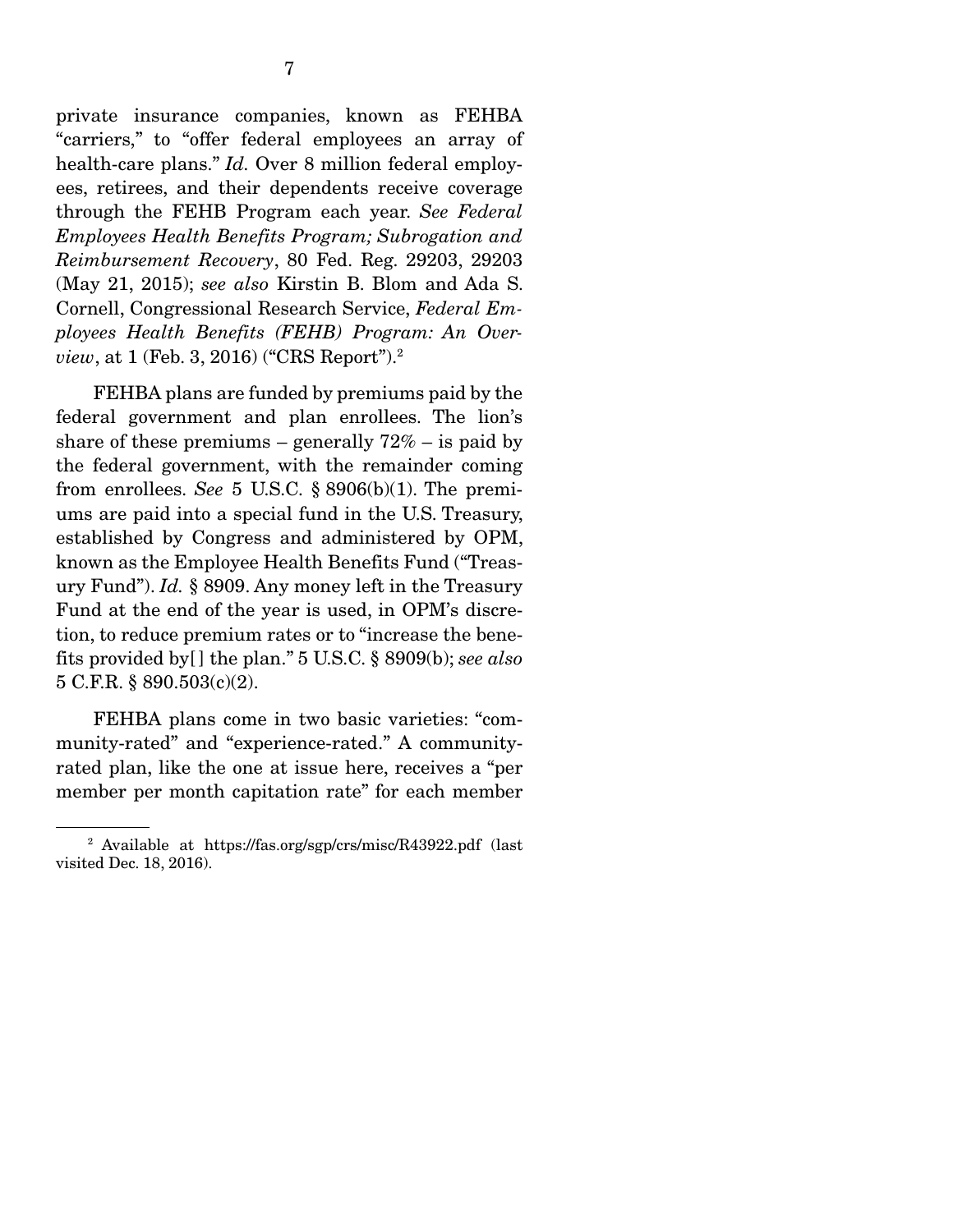enrolled in the plan. 42 C.F.R. § 1602.170-2. Communityrated carriers receive these payments up front from the Treasury Fund and use those premiums to pay claims consistent with OPM guidelines. *Id.* § 1632.170(a). Community-rated plans tend to cover specific metropolitan areas; however, as shown by the plan at issue here, they often operate across state lines.

 Experience-rated plans, by contrast, receive premiums based on "actual paid claims" (subject to certain adjustments). 48 C.F.R. § 1602.170-7. Experiencerated carriers may access these funds on a "letter of credit" basis, drawing down the funds necessary to pay claims made from the Treasury Fund set up to administer the FEHB Program. *Id.* § 1632.170(b). The carriers' profit comes not from premiums charged or the efficient management of healthcare utilization, but from a "service charge" they negotiate with OPM. *See*  48 C.F.R. § 1615.404-4. Experience-rated plans are generally open to federal employees nationwide.

 A "significant proportion of " the FEHB Program's more than 8 million enrollees "are covered through nationwide fee-for-service plans with uniform rates," 80 Fed. Reg. at 29203, which are experience-rated, CRS Report at 9 n.48. Community-rated plans, like the one at issue in this case, cover the remainder of the FEHB Program's enrollees and account for the rest of its expenses. Ī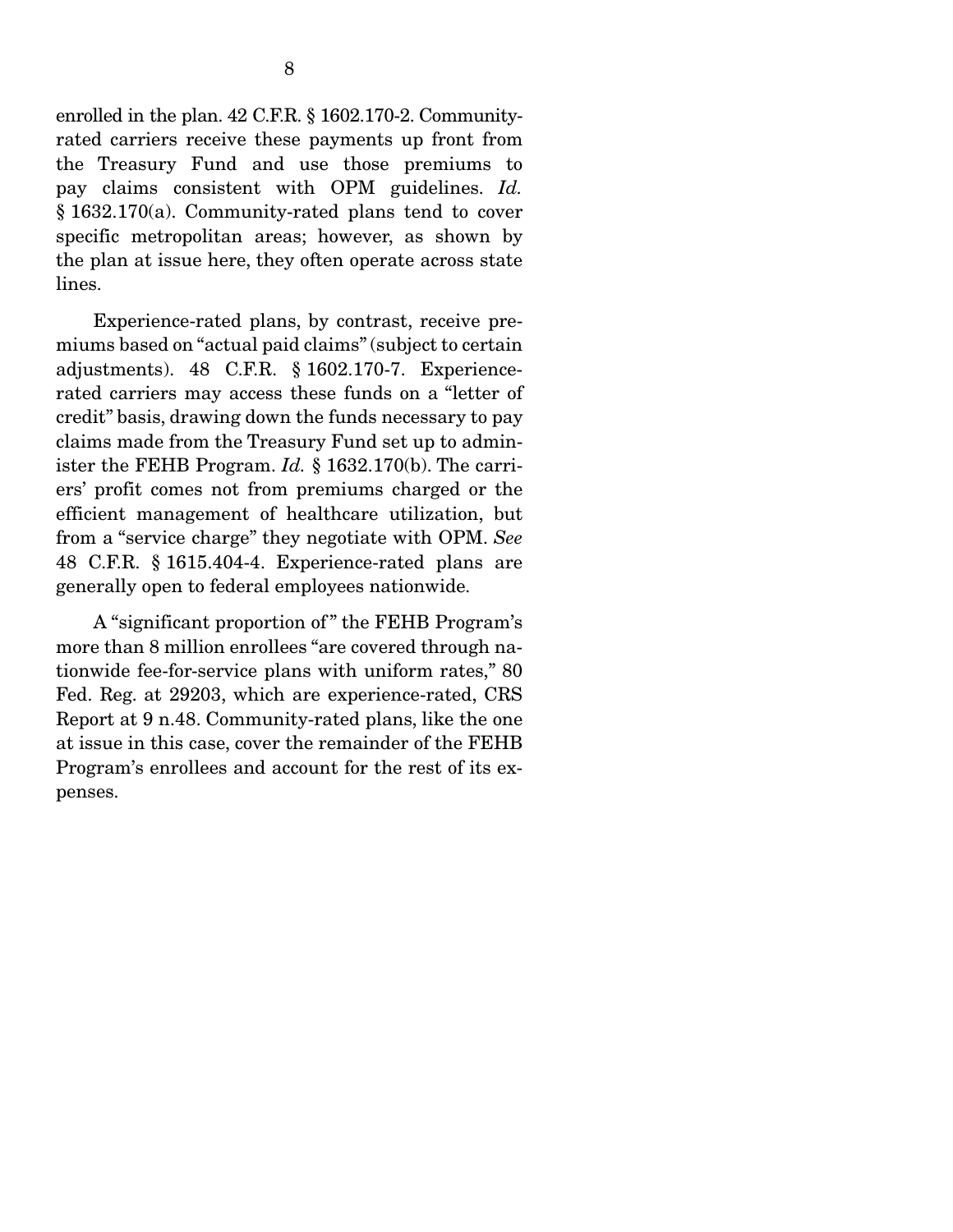2. OPM negotiates the terms of the federal health benefit contracts with all FEHBA carriers. 5 U.S.C. § 8902(a). Congress specified the types of coverage that FEHBA plans must offer. 5 U.S.C. § 8904. It further directed OPM to "prescribe reasonable minimum standards for health benefits plans" offered under FEHBA. *Id.* § 8902(e); *see also* 42 C.F.R. § 890.201 (setting forth those standards). Congress also specified that the rates charged by FEHBA carriers "shall reasonably and equitably reflect the cost of the benefits provided," *id.* § 8902(i), which necessarily implicates the ability of carriers to reduce those costs through subrogation and/or reimbursement.

 As with other government insurance programs administered by private companies (such as the National Flood Insurance Program), OPM created a standard form contract it uses when contracting with FEHBA carriers. *See, e.g.*, FEHB 2012 Standard Contract for Community-Rated Health Maintenance Organizations (Jan. 27, 2012);<sup>3</sup> FEHB 2012 Standard Contract for Experience-Rated Health Maintenance Organizations (Jan. 1, 2012).4 Each year, OPM also issues proposed amendments to those standard contracts, showing the changes OPM has made from the prior year. *See, e.g.*, Proposed Changes to Standard 2016 Community-Rated HMO Health Benefits

<sup>&</sup>lt;sup>3</sup> Available at http://www.opm.gov/healthcare-insurance/healthcare/carriers/community-rated.doc (last visited Dec. 18, 2016).

<sup>4</sup> Available at http://www.opm.gov/healthcare-insurance/healthcare/carriers/experience-rated.doc (last visited Dec. 18, 2016).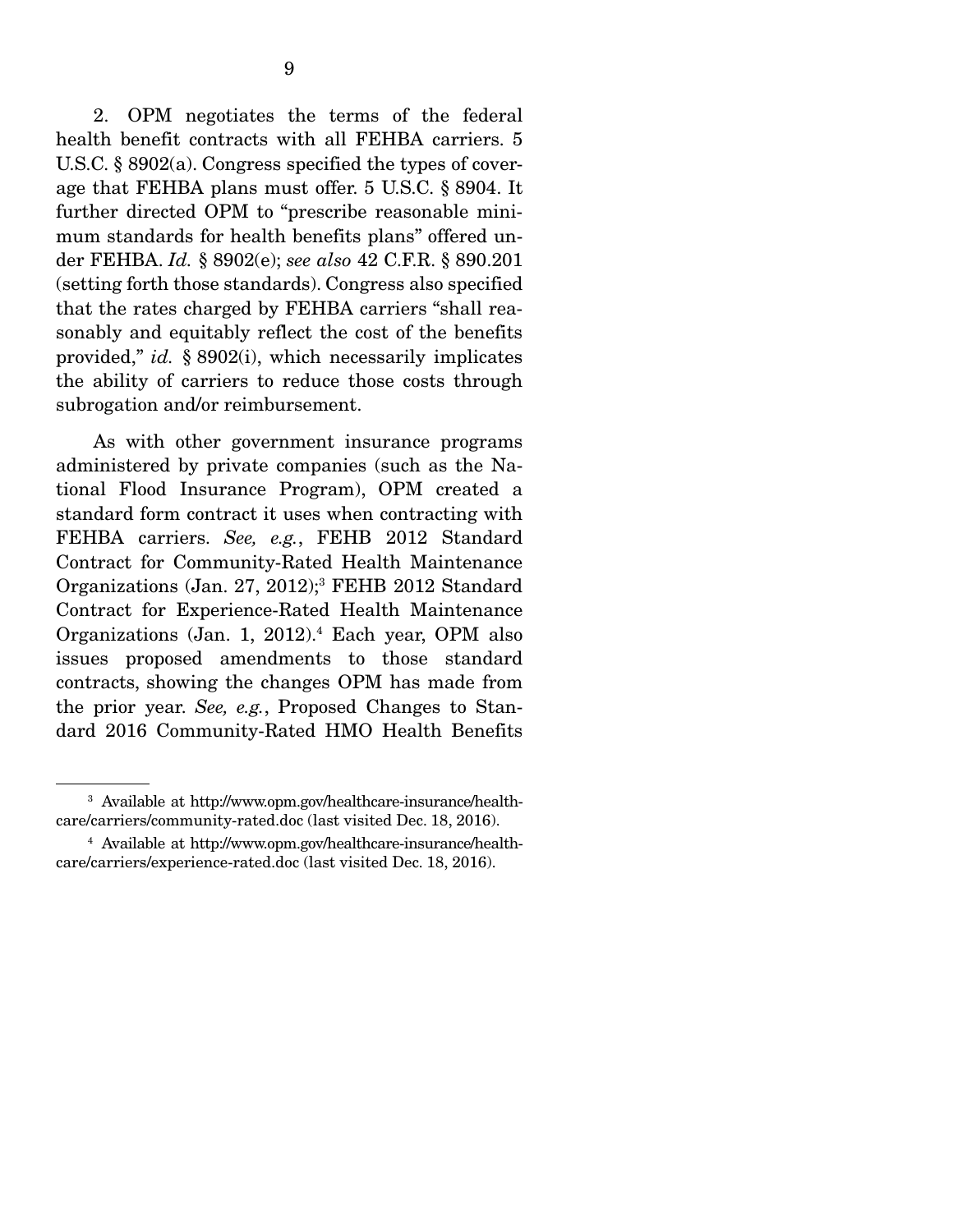Contract;5 Proposed Changes to Standard 2016 Experience-Rated HMO Health Benefits Contract.6

 Congress also required OPM to "make available to each individual eligible to enroll in a health benefits plan under this chapter such information, in a form acceptable to [OPM] after consultation with the carrier, as may be necessary to enable the individual to exercise an informed choice among the types of plans. . . ." 5 U.S.C. § 8907(a). Congress similarly required that each person who enrolls in a FEHBA plan receives "an appropriate document setting forth or summarizing the  $-(1)$  services or benefits, including maximums, limitations, and exclusions, to which the enrollee or the enrollee and any eligible family members are entitled thereunder; (2) procedure for obtaining benefits; and (3) principal provisions of the plan affecting the enrollee and any eligible family members." *Id.* § 8907(b). OPM meets this requirement by requiring carriers to send each enrollee a document commonly known as the FEHB "benefits brochure."

 However, it is OPM, and not the FEHBA carriers, that ultimately is responsible for the content of these brochures. 42 C.F.R. § 1603.7001. That brochure also serves another function required by Congress; it constitutes the contractual "detailed statement of benefits offered," including "such maximums, limitations,

<sup>&</sup>lt;sup>5</sup> Available at https://www.opm.gov/healthcare-insurance/healthcare/carriers/2015/2015-17a1.pdf (last visited Dec. 18, 2016).

<sup>6</sup> Available at https://www.opm.gov/healthcare-insurance/healthcare/carriers/2015/2015-17a2b.pdf (last visited Dec. 18, 2016).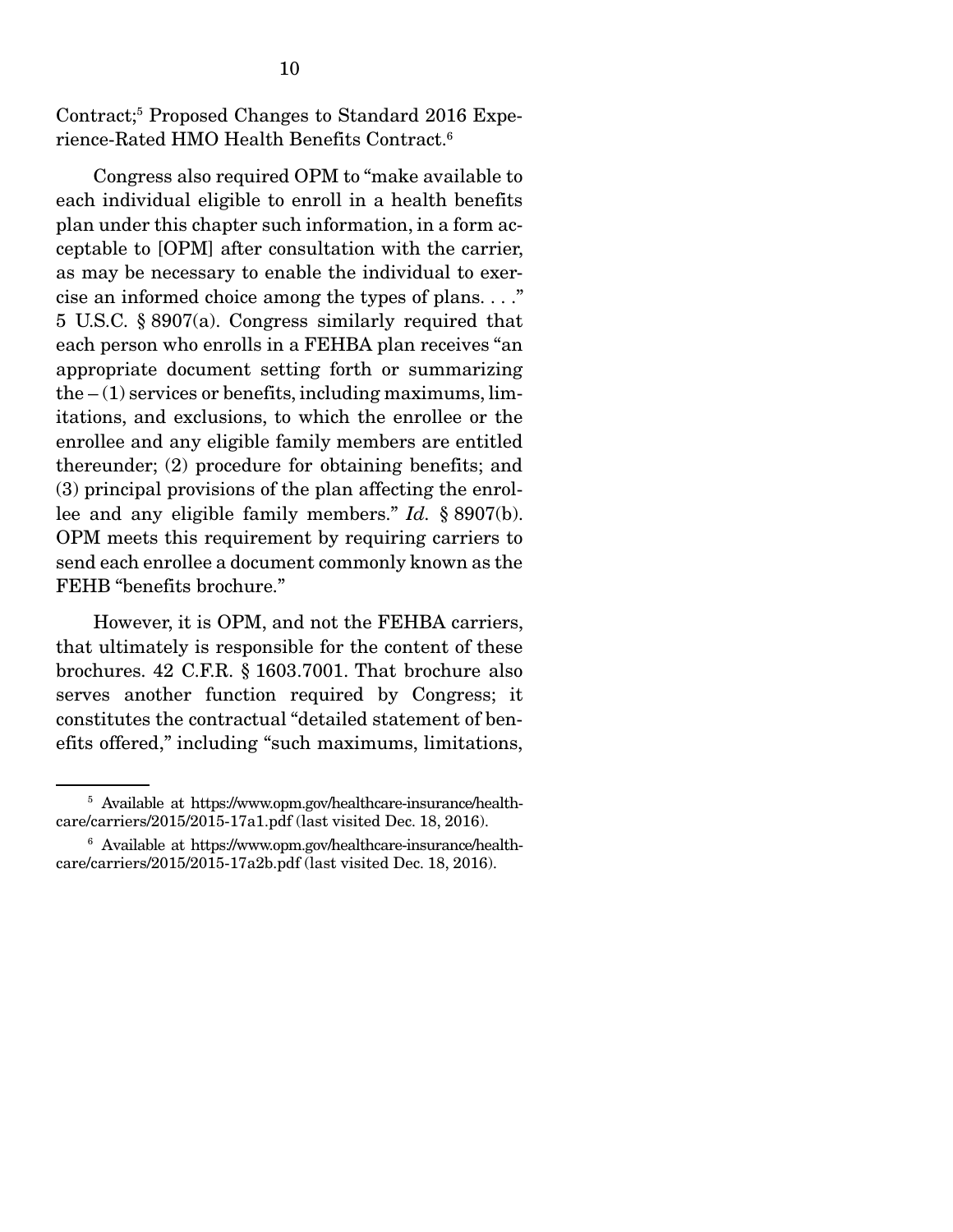exclusions, and other definitions of benefits as [OPM] considers necessary or desirable." 5 U.S.C. § 8902(d); *see also* J.A. 80, 113 (contract provisions requiring Petitioner to provide all services specified in benefits brochure attached to contract). The brochure is typically attached to each contract between the FEHBA carrier and OPM. *See* J.A. 235 (brochure attached to contract as Appendix A); *see also McVeigh*, 547 U.S. at 684 (noting benefits brochure is appended to OPM-carrier contract). $7$ 

 These statutes and regulations ensure that OPM exercises nearly complete control over the contents of its contracts with carriers, including the benefits brochure that describes enrollees' rights and responsibilities under the FEHBA plan. Thus, no carrier could insert subrogation language in its brochure unless that is precisely what the federal government intended for it to do. With Congress having explicitly given OPM authority over the contract terms (including the benefits brochure), and with Congress intending that those

<sup>7</sup> OPM uses a multi-step, months-long process to ensure uniformity in the benefits brochures that go out to FEHBA enrollees. That process starts with OPM sending the carrier its latest "brochure handbook"; proceeds with OPM giving carriers access to an online brochure-creation tool and training them how to use it; continues with OPM reviewing and approving any proposed deviations from the standard brochure language; and ends with OPM telling the carrier how many brochures are needed and may be charged to the FEHBA contract. *See, e.g.*, FEHB Program Carrier Letter No. 2015-03(b), Attachment II ("Preparing Your 2016 Brochure"), available at https://www.opm.gov/healthcare-insurance/ healthcare/carriers/2015/2015-03b.pdf (last visited December 12, 2016).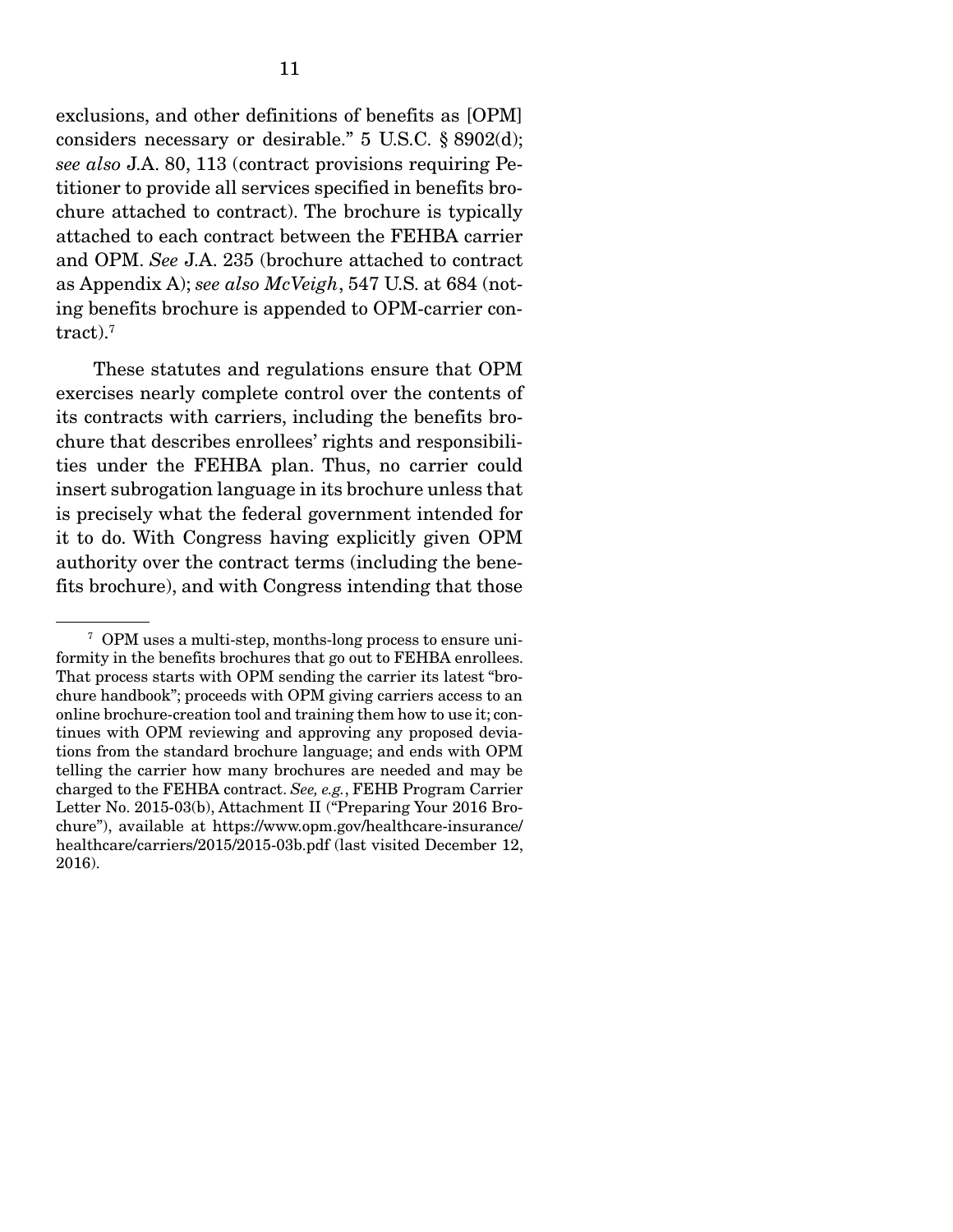terms – not state insurance laws – govern issues relating to coverage or benefits, there is no place for the Missouri Supreme Court's restrictive reading of FEHBA's preemption provision. That is particularly true here, where the subrogation activities OPM requires save federal employees and taxpayers significant money each year, as we address next.

#### II. FEHBA Reimbursement And Subrogation Saves The Federal Treasury Substantial Amounts Of Money Each Year.

 OPM requires FEHBA carriers to pursue subrogation activities. As noted above, OPM publishes standard contracts for both experience-rated and communityrated carriers. The relevant subrogation section of each of those Standard Contracts requires all FEHBA carriers to "subrogate FEHB claims in the same manner in which it subrogates claims for non-FEHB members," according to a series of rules that apply depending on whether the state(s) in which the carrier is doing business permit subrogation. *See* Standard Contract for Community-Rated HMOs, *supra* n.3, § 2.5; Standard Contract for Experience-Rated HMOs, *supra* n.4, § 2.5. Of relevance to this case, "[t]he Carrier shall subrogate FEHB claims if it is doing business in a State in which subrogation is prohibited, but in which the Carrier subrogates for at least one plan covered under the Employee Retirement Income Security Act of 1974 (ERISA)." *Id.* § 2.5(a)(2). The subrogation clause of the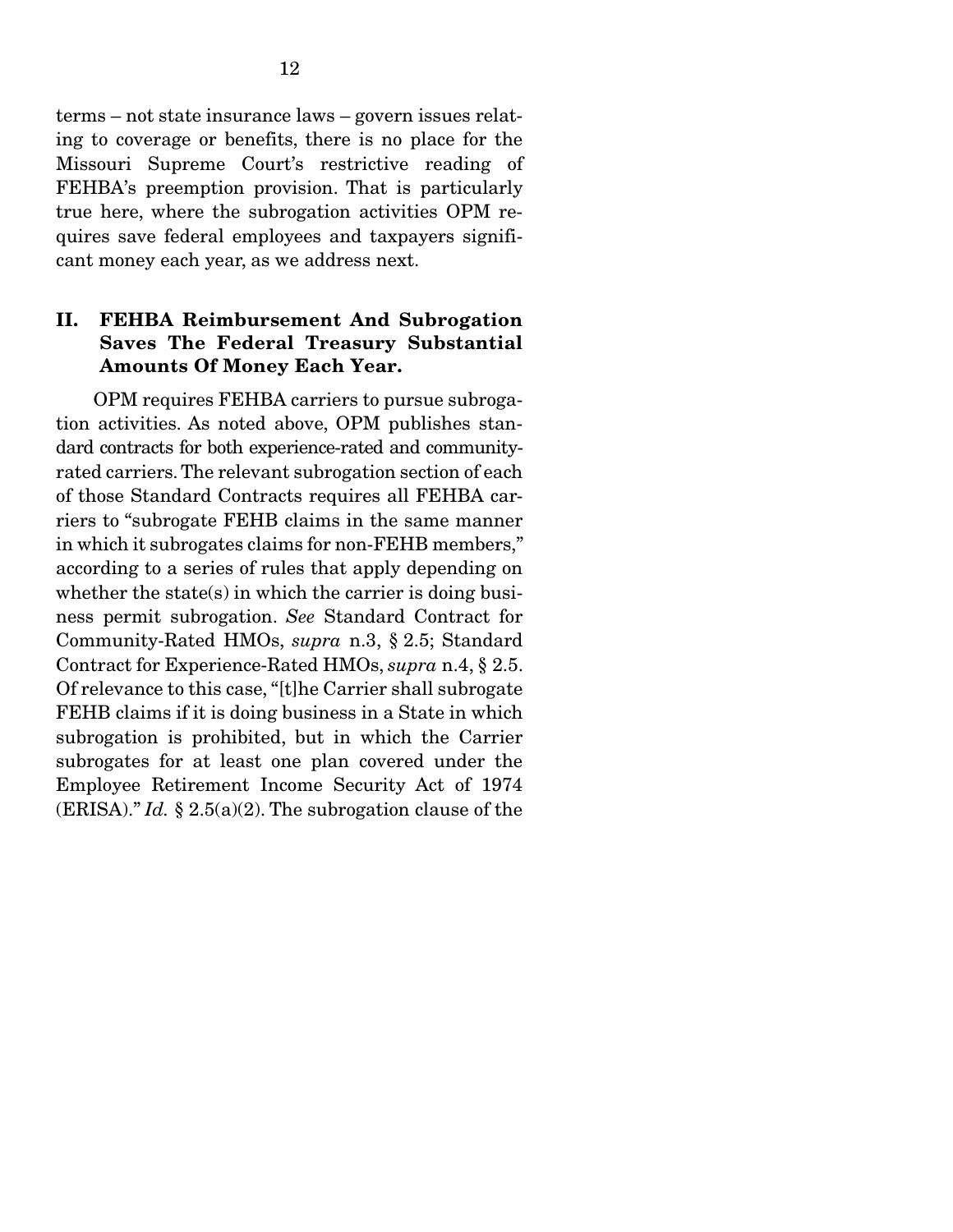OPM-Carrier contract at issue in this case contains this very same language. *See* Pet. App. 147a.8

 FEHB benefits brochures typically contain subrogation and/or reimbursement language required by these federal regulations and contracts. For example, the benefits brochure for the FEHBA plan at issue in this case, known as the Group Health Plan, states: "If you do not seek damages you must let us try. This is called subrogation. If you need more information, contact us for subrogation procedures." Pet. App. 147a.

 As explained below, the Government has a compelling reason to require Carriers to pursue these recoveries: FEHBA reimbursement and subrogation saves the FEHBA Program, and thus the U.S. Treasury, substantial amounts of money each year.

 Both community-rated and experience-rated carriers save the government money by pursuing subrogation, albeit in different ways. Experience-rated plans, who insure the largest percentage of federal employees, must return all reimbursement and subrogation recoveries (net of the expenses in obtaining the recoveries) directly to the Treasury Fund set up to finance the FEHB Program. *See* 48 C.F.R. §§ 31.201-5, 1631.201-70(a) & (g), 1652.216-71(b)(2)(i); *see also*

<sup>&</sup>lt;sup>8</sup> OPM later promulgated a new regulation requiring that all FEHBA contracts contain such a provision: "All health benefit plan contracts shall provide that the Federal Employees Health Benefits (FEHB) carrier is entitled to pursue subrogation and reimbursement recoveries, and shall have a policy to pursue such recoveries in accordance with the terms of this section." 5 C.F.R. § 890.106(a) (emphasis added).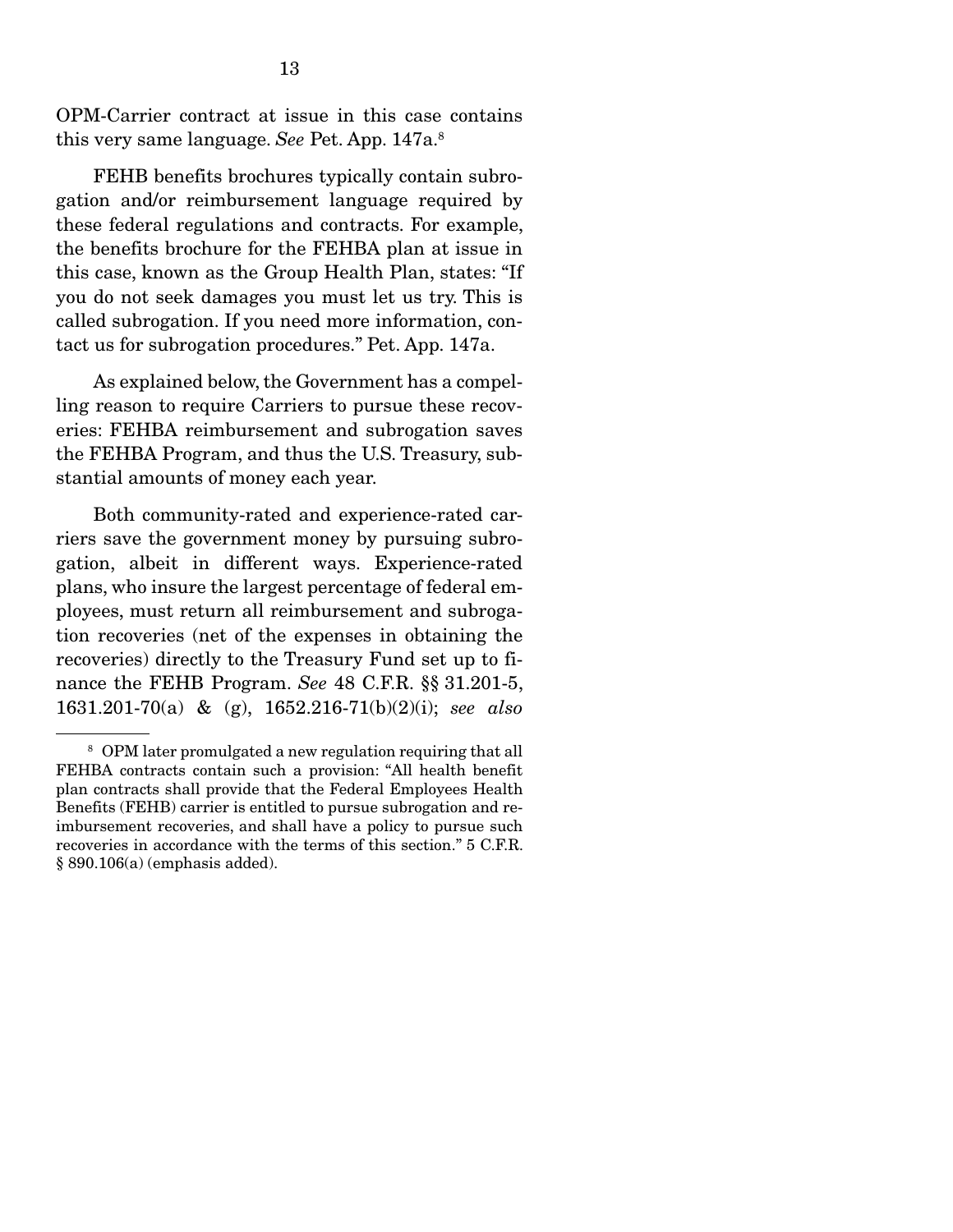*McVeigh*, 547 U.S. at 685 ("Pursuant to the OPM-BCBSA master contract, reimbursements obtained by the carrier must be returned to the Treasury Fund."). Thus, subrogation by experience-rated carriers saves the federal government money on an almost dollar-fordollar basis.

 Community-rated carriers also save money for the Treasury Fund when they pursue subrogation activities. As the United States explained in the *amicus* brief it filed in the court below, "[s]ubrogation recoveries by community-rated carriers also lower subscription charges for enrollees and the federal government." Pet. App. 170a. "The premiums that community-rated carriers charge generally depend on the expected cost of providing benefits." Pet. App. 171a. "Subrogation recoveries by community-rated carriers tend to reduce those expected costs, and thus the premiums," *id.* – over 70% of which are paid by the federal government. Federal employees benefit as well, of course, as they pay the remainder of these premium costs.

 The total effect of these subrogation recoveries is substantial. OPM estimates that reimbursement and subrogation recoveries save the FEHB Program – and the enrollees and taxpayers who fund it – over  $$125$ million per year. *See* Pet. App. 151a.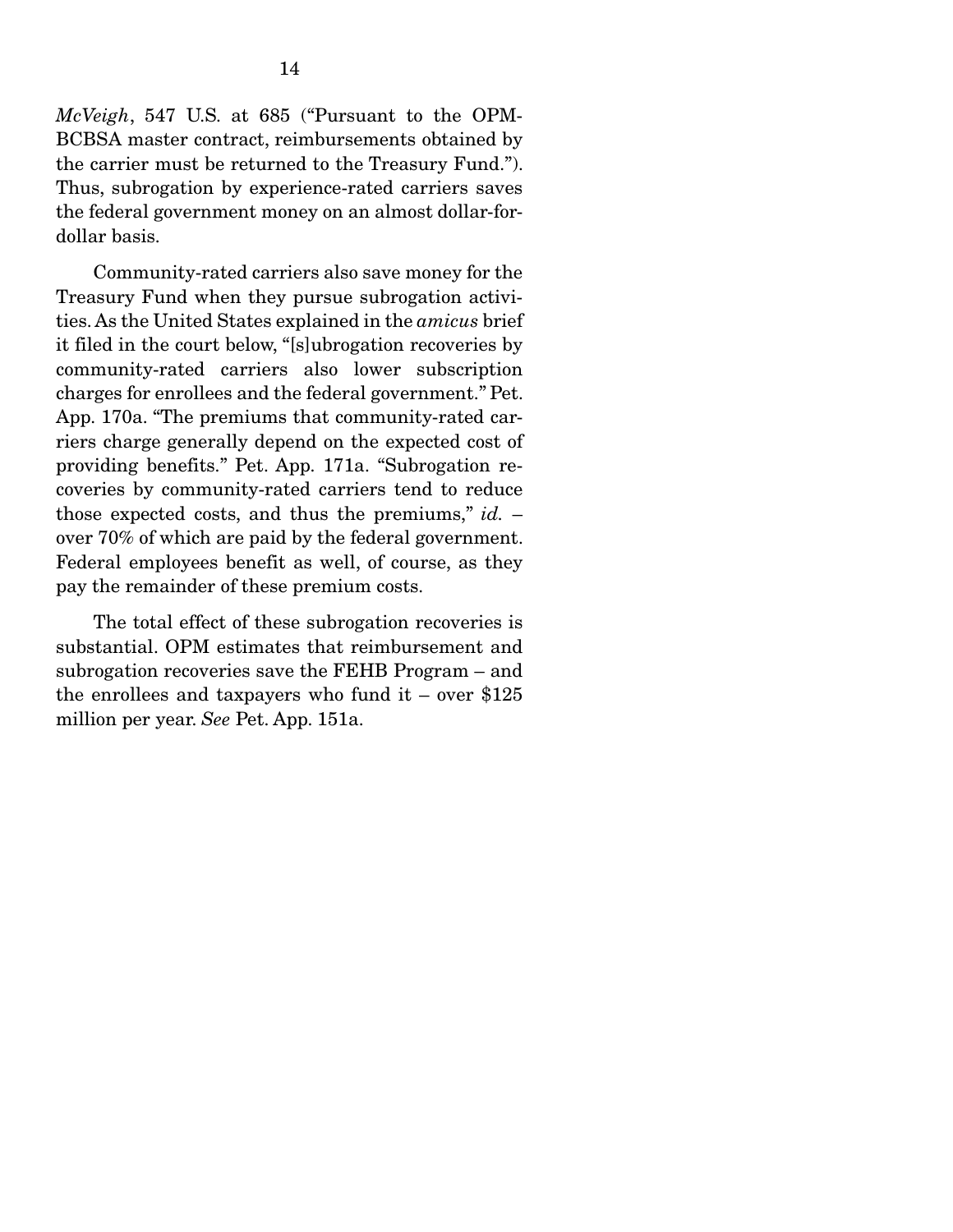#### III. Exempting Anti-Subrogation Laws From Federal Preemption Would Add Substantial Complexity, Uncertainty, And Cost To The Administration Of FEHBA Plans.

 Congress enacted FEHBA to create a uniform, national program for federal employee health benefits, with plans "offer[ing] uniform benefits and rates to [FEHB] enrollees regardless of where they may live." H.R. Rep. No. 105-374, at 9 (1997). For that system to work, federal – and not state – law must govern every aspect of FEHBA benefit administration.

 A FEHBA program where states set the ground rules with respect to reimbursement and subrogation would lead to a system that is neither uniform nor national. "Disuniform application of FEHB contract terms as they apply to enrollees in different states is administratively burdensome, gives rise to uncertainty and litigation, and results in treating enrollees differently, although enrolled in the same plan and paying the same premiums." *Federal Employees Health Benefits Program; Subrogation and Reimbursement*, 80 Fed. Reg. 931, 932 (Jan. 7, 2015). That is precisely what would happen if this Court affirms the decision below.

 1. State reimbursement and subrogation laws are varied and complicated. *See generally* AFHO State Survey of Reimbursement Laws in The Health Insurance Context ("AFHO State Survey") (Feb. 2014).<sup>9</sup> Several states, including Missouri, generally prohibit

<sup>9</sup> Available at http://ermerlaw.com/PDFs/Feb2014%20FHOState SurveyWithMap.pdf (last visited Dec. 18, 2016).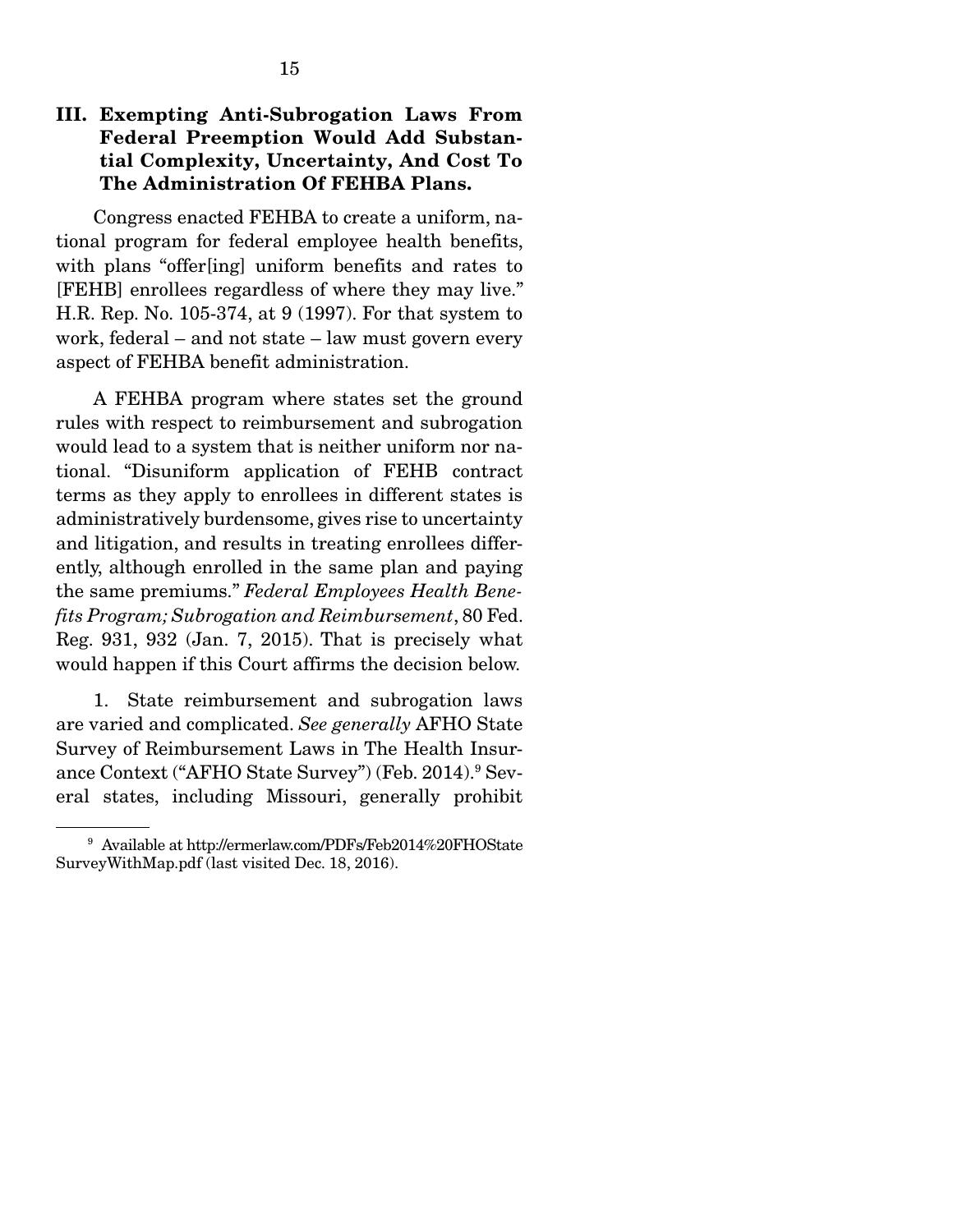reimbursement and/or subrogation altogether. *See, e.g.*, Ariz. Rev. Stat. § 12-565; Conn. Gen. Stat. Ann. § 52- 225a; N.J. Stat. Ann. § 2A:15-97; N.Y. Gen. Oblig. Law § 5-335(a); 11 N.C. Admin. Code § 12.0319; Va. Stat. § 38.2-3405; *Travelers Indem. Co. v. Chumbley*, 394 S.W.2d 418, 419 (Mo. Ct. App. 1965); Kan. Admin. Regs.  $§$  40-1-20.

 Other states take a more nuanced approach. Michigan, for example, generally allows subrogation if a health insurance plan contains a reimbursement or subrogation provision. *See Foremost Life Ins. Co. v. Waters*, 329 N.W.2d 688, 689 (Mich. 1982). However, it prohibits subrogation in automobile accidents governed by its No-Fault Act, *Great Lakes Am. Life Ins. Co. v. Citizens Ins. Co.*, 479 N.W.2d 20, 21 (Mich. Ct. App. 1991).

 The patchwork of state reimbursement and subrogation laws is not limited to the question of whether subrogation is allowed and/or in what contexts. States also employ numerous legal and equitable doctrines that can prevent a health insurer from obtaining reimbursement even in jurisdictions where seeking reimbursement and/or subrogation are permissible. For example, many states apply a version of the "makewhole" doctrine. *See generally* AFHO State Survey, *supra* n.9, at 1 (map identifying approximately 20 "makewhole" states). Under this doctrine, an insurer may not subrogate until its insured receives full compensation for his or her loss. *See, e.g.*, *Dufour v. Progressive Classic Ins. Co.*, 881 N.W.2d 678, 683 (Wis. 2016). But, of course, states do not entirely agree on what it means to be "made whole." Some, such as Wisconsin, hold that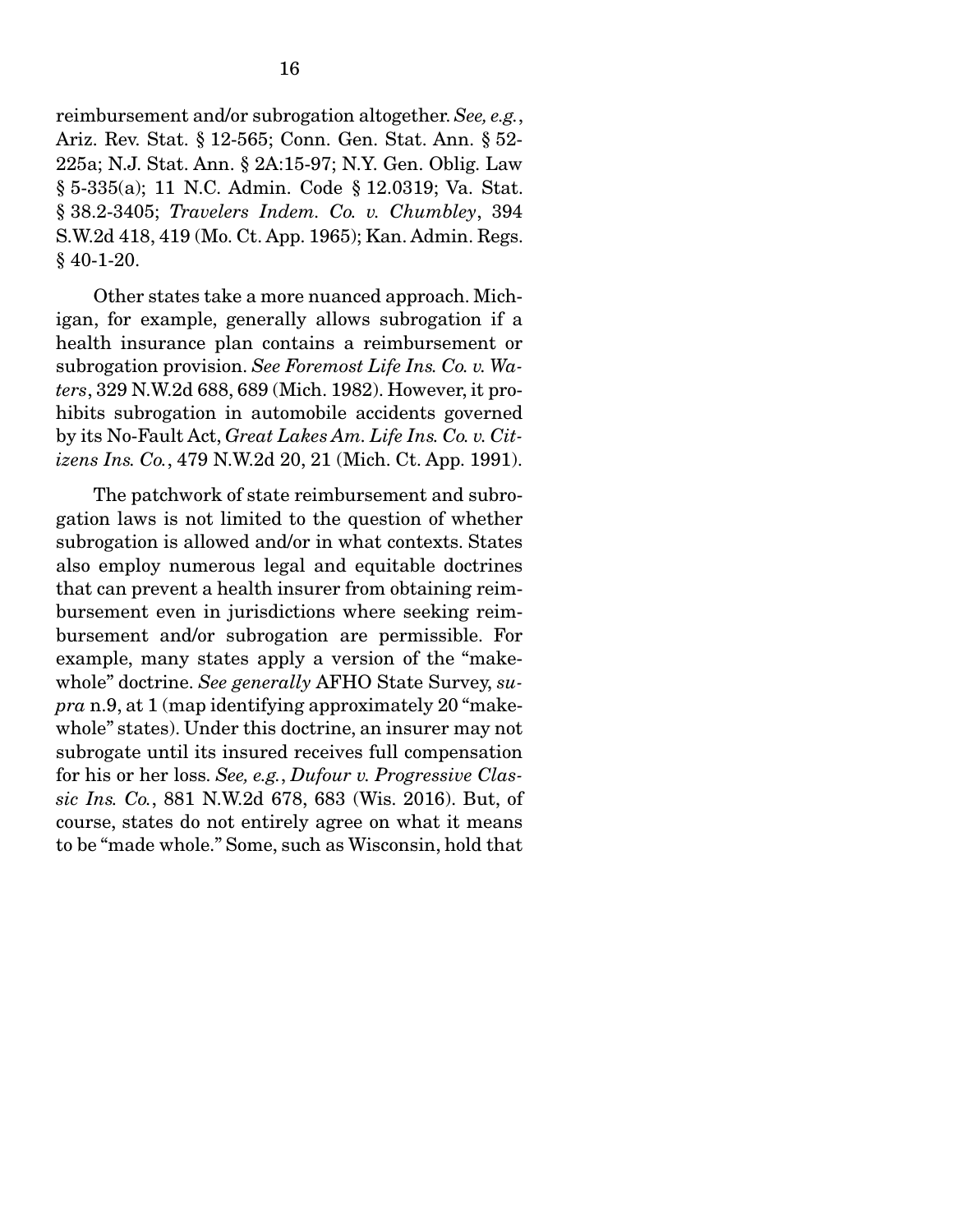an insured is made whole only when the insured is compensated for *all* of his or her injuries, *see Rimes v. State Farm Mutual Auto Insurance Co.*, 316 N.W.2d 348, 355 (Wis. 1982). Other states, such as Iowa, hold that carriers are allowed to subrogate when the insured is compensated for the element of damages that the carrier has already paid, *see Ludwig v. Farm Bureau Mutual Insurance Co.*, 393 N.W.2d 143, 145 (Iowa 1986). Further, many states will apply the make-whole

doctrine even when the insurance plan contains lan-

guage that expressly rejects it.

 Many states also apply the "common-fund" rule in reimbursement and/or subrogation cases. *See generally* AFHO State Survey, *supra* n.9, at 1 (map identifying nearly 40 "common-fund" states). Under this rule, "a litigant or lawyer who recovers a common fund for the benefit of persons other than himself or his client is entitled to a reasonable attorney's fee from the fund as a whole." *US Airways, Inc. v. McCutchen*, 133 S. Ct. 1537, 1545 (2013) (internal quotation marks and citation omitted). In practice, this rule requires FEHBA carriers that do not actively participate in litigation to reduce their reimbursement and/or subrogation demands to absorb a portion of the plaintiff 's attorney's fees. Like the "make-whole" doctrine, the rule therefore operates to limit what FEHBA carriers might recover even in states where subrogation and/or reimbursement is available.

 2. Against this backdrop, it is easy to see how the Missouri Supreme Court's ruling with respect to subrogation would undercut Congress' goal of having a single, nationwide system for federal employee health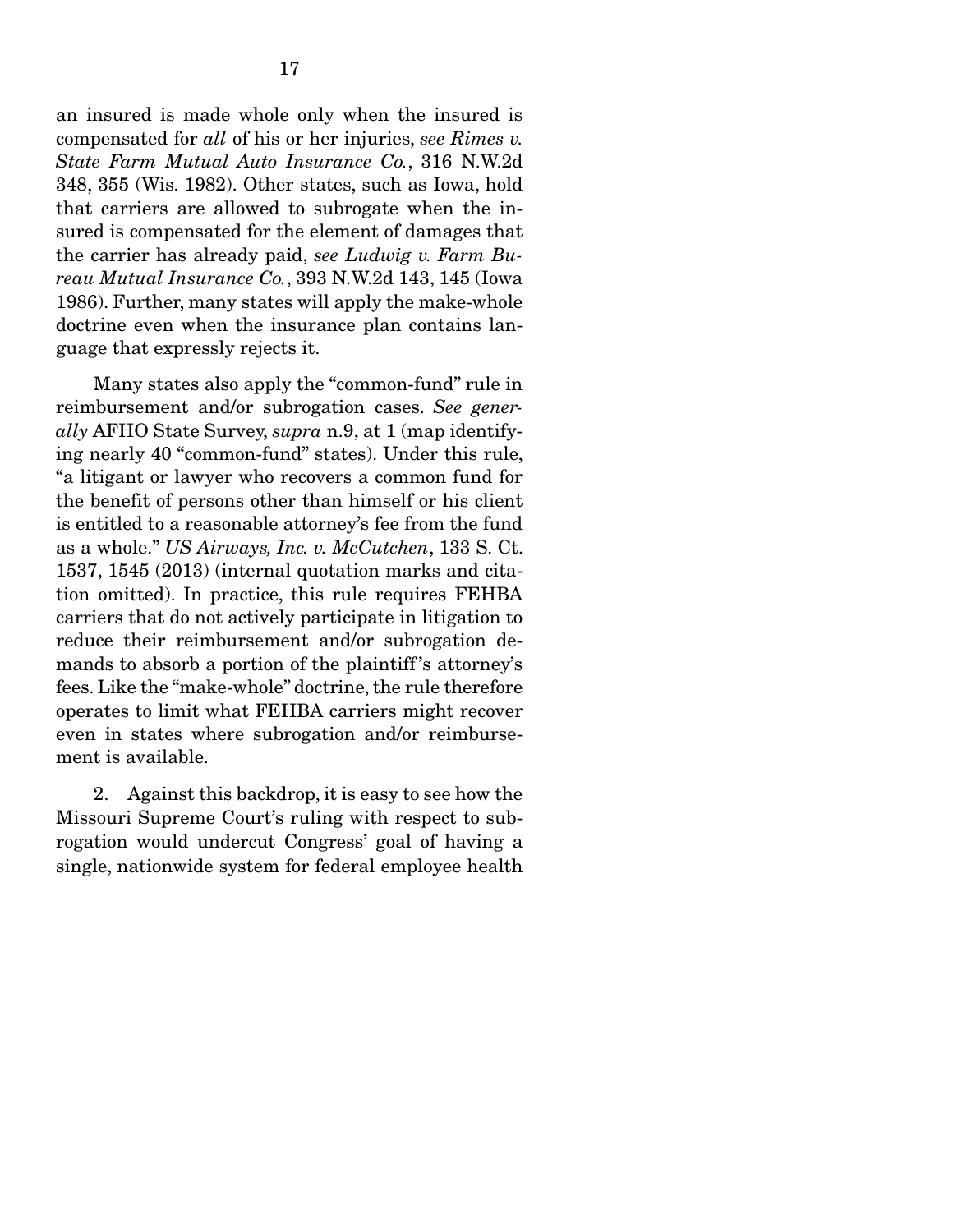benefits. The effect on those paying for such plans – the federal government and enrollees – is amplified because of the resulting, significant increase in the administrative difficulty, burden, and expense of administering FEHBA plans in an environment of fifty separate approaches to subrogation. These increased costs to the government and to individual federal employees is felt both directly (through lost recoveries that would otherwise benefit the Treasury Fund) and indirectly (through higher administrative costs that make the program more expensive to administer).

 A few hypothetical scenarios drive home how quickly uniformity is lost, and the government and federal employees are harmed, when fifty approaches to subrogation are substituted for OPM's. Although these examples are drawn from specific plans that cover particular regional markets, the problems are equally – if not more – acute for those plans available to federal employees nationwide; if the decision below were affirmed, they would be required to account for similar nuances in state subrogation and reimbursement across all 50 states.

*Scenario 1: St. Louis*. In the absence of preemption, a federal employee's choice of where to live within a given metropolitan area could determine whether reimbursement and/or subrogation are even available to the FEHBA carrier. Imagine that Jack and Jill are two federal employees working in the St. Louis Field Office of the FBI. Jack lives in suburban St. Louis, just west of downtown. Jill, on the other hand, lives just across the river in southern Illinois. Both elected to enroll in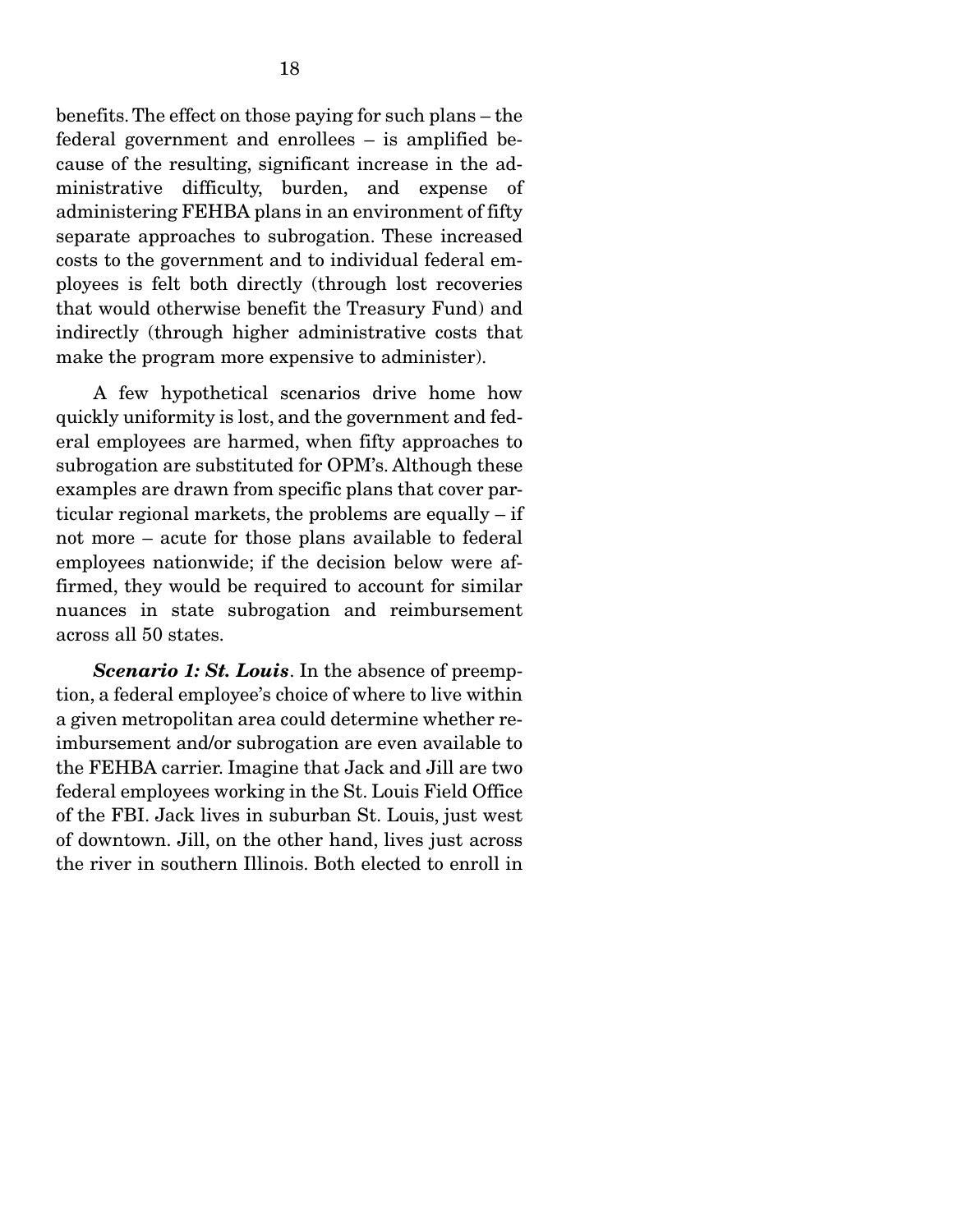the same plan offered to federal employees living in the greater St. Louis area (which extends into Illinois) – like the Coventry Group Health Plan at issue here, *see* Pet. App. 145a (noting service area). As co-workers enrolled in the same plan, they pay the same premium for their coverage.

 Now imagine that one day, Jack and Jill each get into an accident as soon as they have pulled out of their driveways on the way to work. Because each sustained the very same injuries, the Coventry paid identical sums (say, \$5,000) for care related to each accident. However, the Coventry's rights would be different in each case, by virtue of the fact that Jack lives in and was injured in Missouri, whereas Jill lives in and was injured in Illinois.

 Coventry would be able to bring suit in Illinois to recover from the liable third party for Jill's injury there, or to seek reimbursement from any settlement proceeds she obtains. However, under the reasoning of the court below, Coventry could *not* pursue recovery for Jack's identical injuries in Missouri. Hence, two participants in the same plan paying the same premium will, in effect, receive different benefits simply because they lived in different states. This is antithetical to the purposes of the FEHB Program. *See* 80 Fed. Reg. at 932 ("Congress enacted the preemption provision to avoid such disparities, and to enhance the ability of the Federal Government to offer its employees a program of health benefits governed by a uniform set of legal rules.").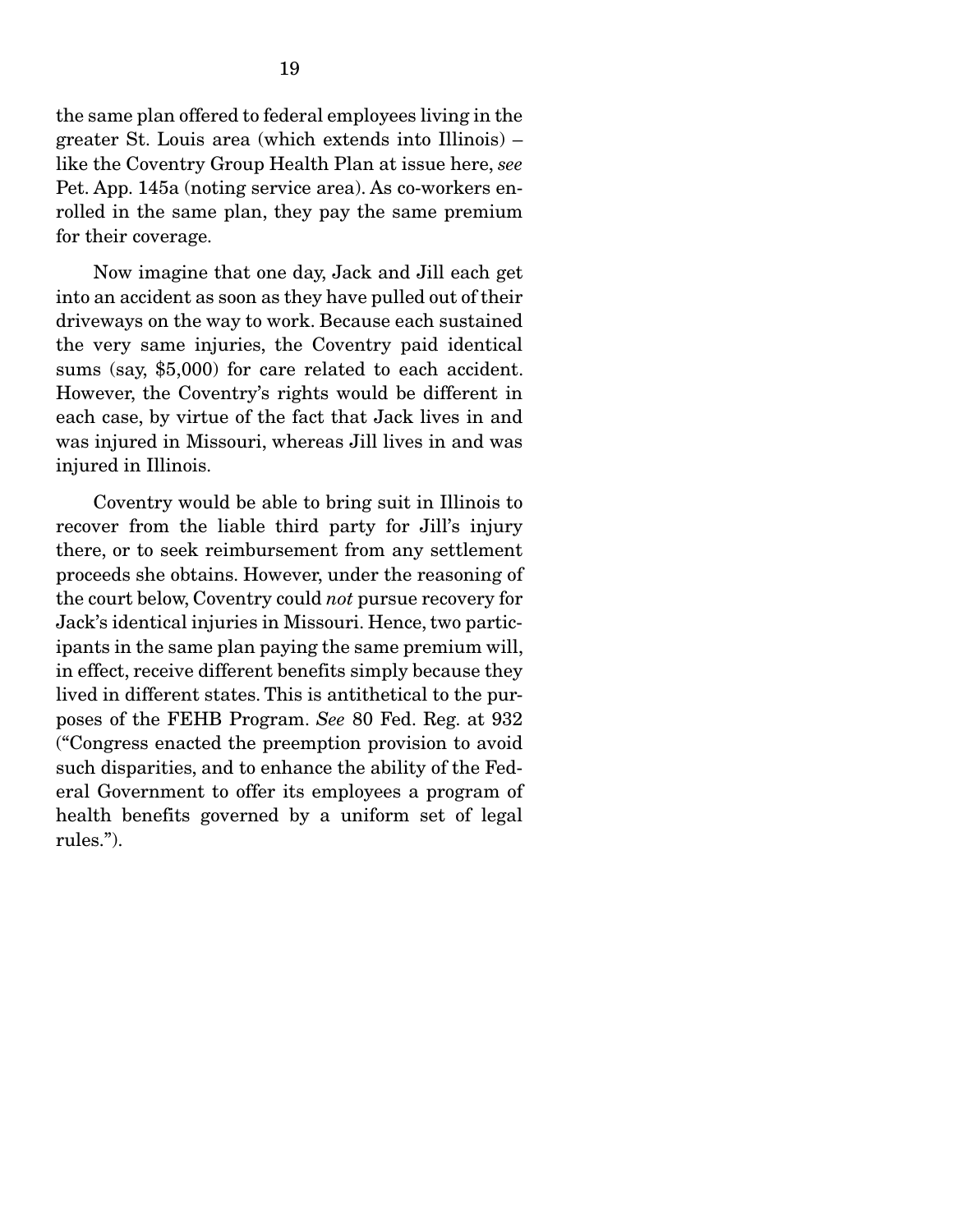*Scenario 2: Road Trip*. An employee's state of residence is not the only factor that would undermine the uniformity of plan benefits under the ruling below. Imagine that Jack and Jill were traveling together on a road trip to Chicago when they got in an accident. If that accident happened in Missouri just after they left the office, Coventry still would not be entitled to reimbursement and/or subrogation for Jack's injuries.

 In Jill's case, however, the issue is not as cut-anddried. Does the law of Missouri (the *lex loci delicti*) or the law of Illinois (the *lex loci contractus*) apply? The same questions would remain, though in reverse, if the accident happened after Jack and Jill crossed over the Mississippi River into Illinois. In either instance, Coventry would likely be required to conduct a detailed investigation of the facts of the case, and possibly even to litigate its rights to recover the expenses it advanced on Jack and/or Jill's behalf.

 Moreover, because Illinois applies both a version of the make-whole doctrine and the common-fund rule, *see* 770 Ill. Comp. Stat. 23/50-2; *Bishop v. Burgard*, 764 N.E.2d 24 (Ill. 2002), Coventry will have additional hurdles to clear even if it is able to recover in Illinois for the injuries one or both sustained there. This, too, exacerbates the differences between the benefits that Jack and Jill are entitled to keep under the very same plan.

*Scenario 3: Washington, D.C.* These variations in state law become more problematic for FEHBA plans as they expand to cover more jurisdictions. For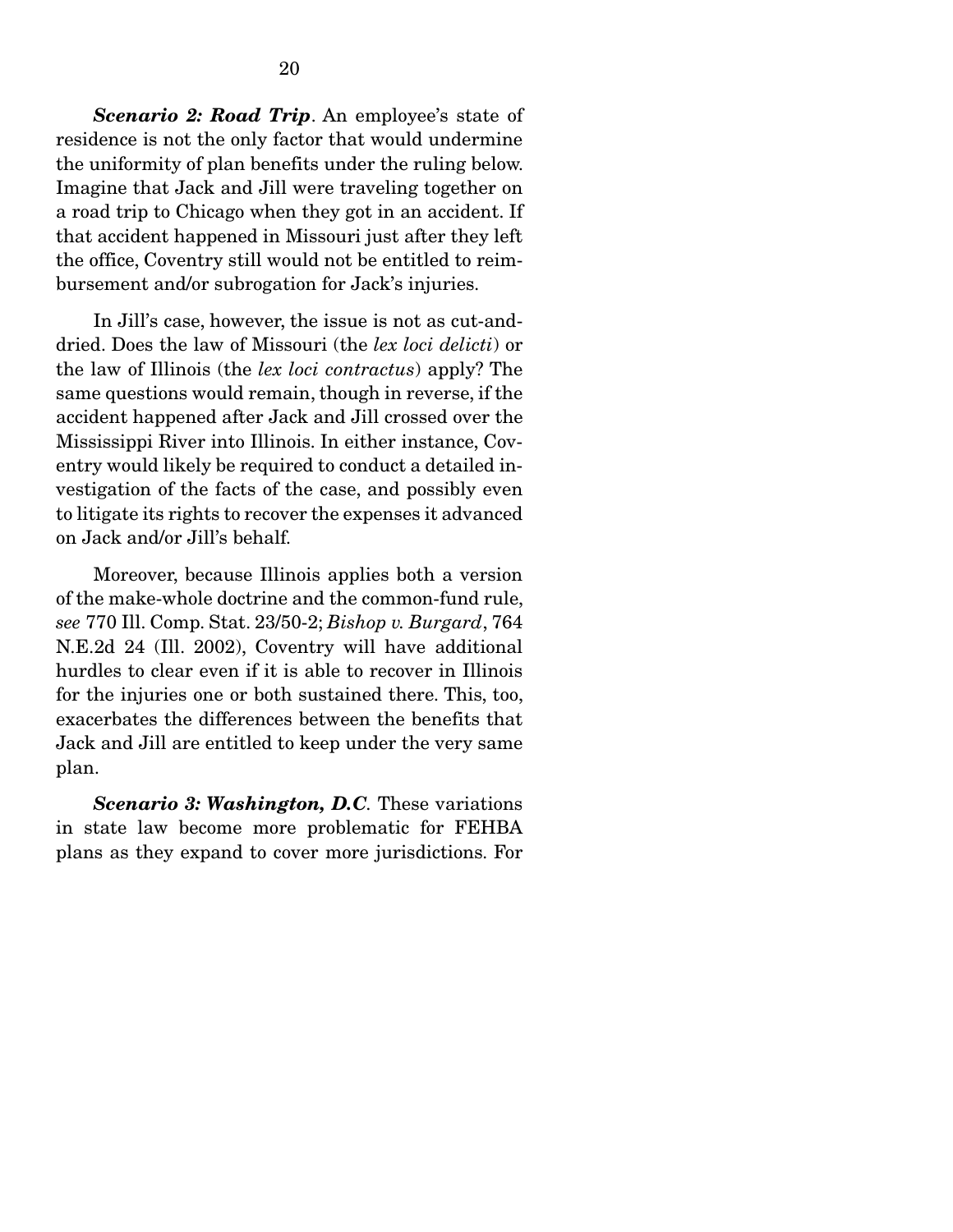example, there are numerous plans in the Washington, D.C. area that cover federal employees and annuitants residing in the District, Maryland, and Virginia (such as Aetna's Open Access HMO<sup>10</sup>). Under the court's decision below, these enrollees' choices about where to reside within the Beltway has meaningful consequences for carriers and the enrollees alike.

 Imagine that Jack and Jill are selected for positions in the FBI's headquarters in Washington, D.C. Jack moves to Alexandria, VA, while Jill chooses to live in the District. Both elect the same Aetna plan discussed above and pay the same premiums. If they each are injured near their homes, Virginia law would prohibit Aetna from seeking subrogation or reimbursement for Jack's injuries. *See* Va. Stat. § 38.2-3405. The District of Columbia, by contrast, would permit that kind of recovery. *See Murrell v. Criterion Ins. Co.*, 551 A.2d 95, 96 (D.C. 1988); *see also* D.C. Code § 31-  $3407(a)(2)(P)$  (allowing HMOs to provide for subrogation in their contracts).

 It is *not* clear, however, whether Virginia law would bar Aetna from subrogating if Jill were injured after crossing the Potomac on her way to visit Jack in Alexandria. Virginia's anti-subrogation provision only extends to insurance contracts "delivered or issued for delivery or providing for payment of benefits to or on behalf of persons residing in or employed in this

<sup>&</sup>lt;sup>10</sup> The Benefits Brochure for that plan is available at https:// www.opm.gov/healthcare-insurance/healthcare/plan-information/ plan-codes/2017/brochures/73-052.pdf (last visited Dec. 18, 2016).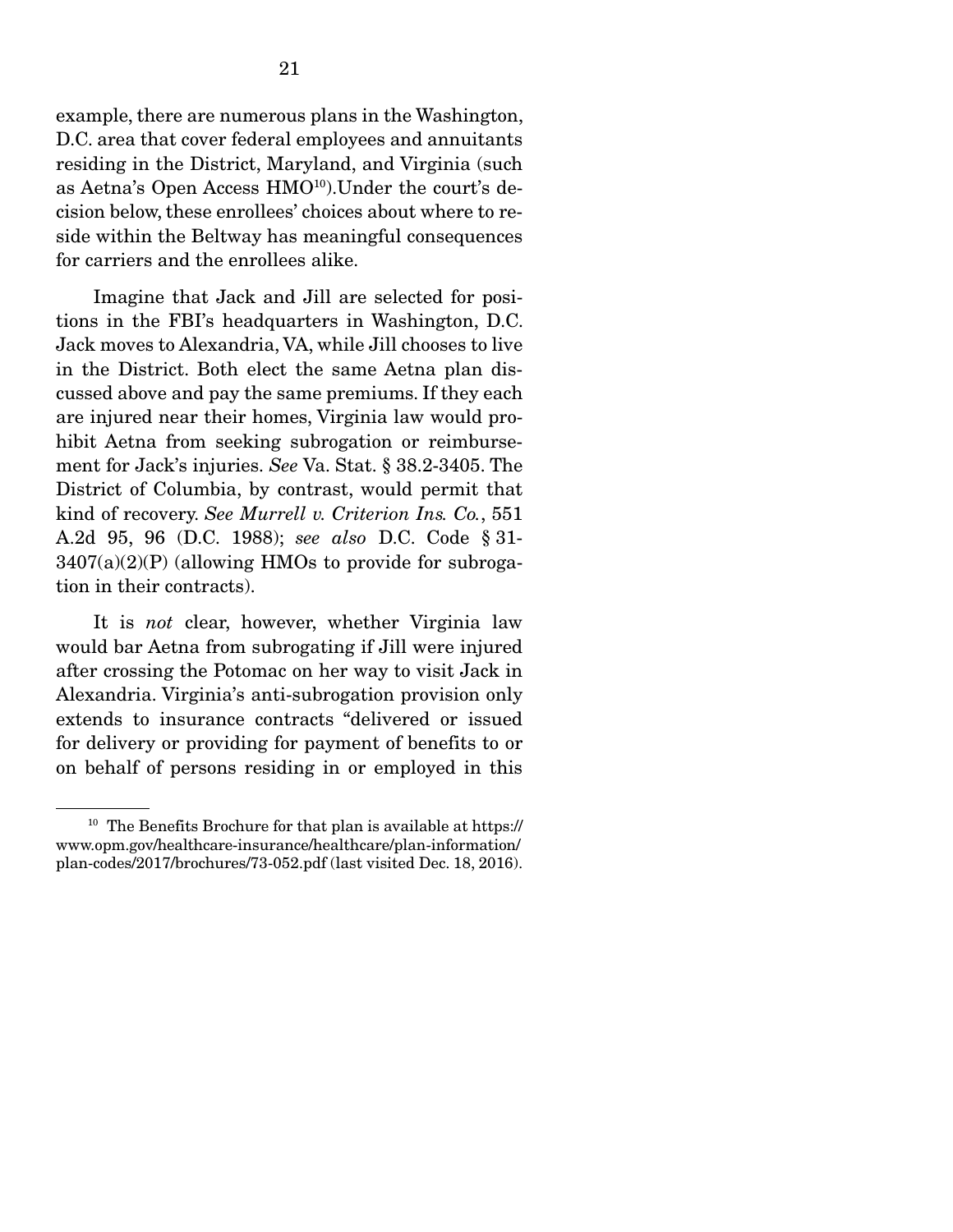Commonwealth." Va. Code Ann. § 38.2-3405. Because Jill does not live or work in Virginia, that statute arguably would allow Aetna to enforce its subrogation clause in connection with injuries sustained by a D.C. resident. There is no case law directly answering this question, however, meaning that Aetna could have to undertake (or risk) expensive litigation to find out whether it could recover in those circumstances.

 Maryland likely would allow subrogation and/or reimbursement as well, if Jill had happened to move to Silver Spring instead of the District. *See, e.g.*, Md. Code Ann., Health-Gen. § 19-713.1(d) (allowing HMOs to provide for subrogation in their contracts). However, Maryland would *not* permit the carrier to be subrogated to any PIP benefits. *See id.* § 19-713.1(e).

 The consequences of Jill's decision to move to Maryland instead of D.C. extend beyond the mere availability of subrogation in the first instance. As in the St. Louis example discussed above, this choice also implicates issues related to the make-whole doctrine. Unlike the District of Columbia, *Pac. Coast Dist., Marine Eng'rs' Ben. Ass'n v. Travelers Cas. & Sur. Co.*, 782 A.2d 269 (D.C. 2001), Maryland does not apply the make-whole doctrine, *Stancil v. Erie Ins. Co.*, 740 A.2d 46, 46 (Md. Ct. Spec. App. 1999). Thus, whether the carrier is entitled to subrogate at all could depend on how much Jill recovers from the liable third party, relative to the injuries she sustained.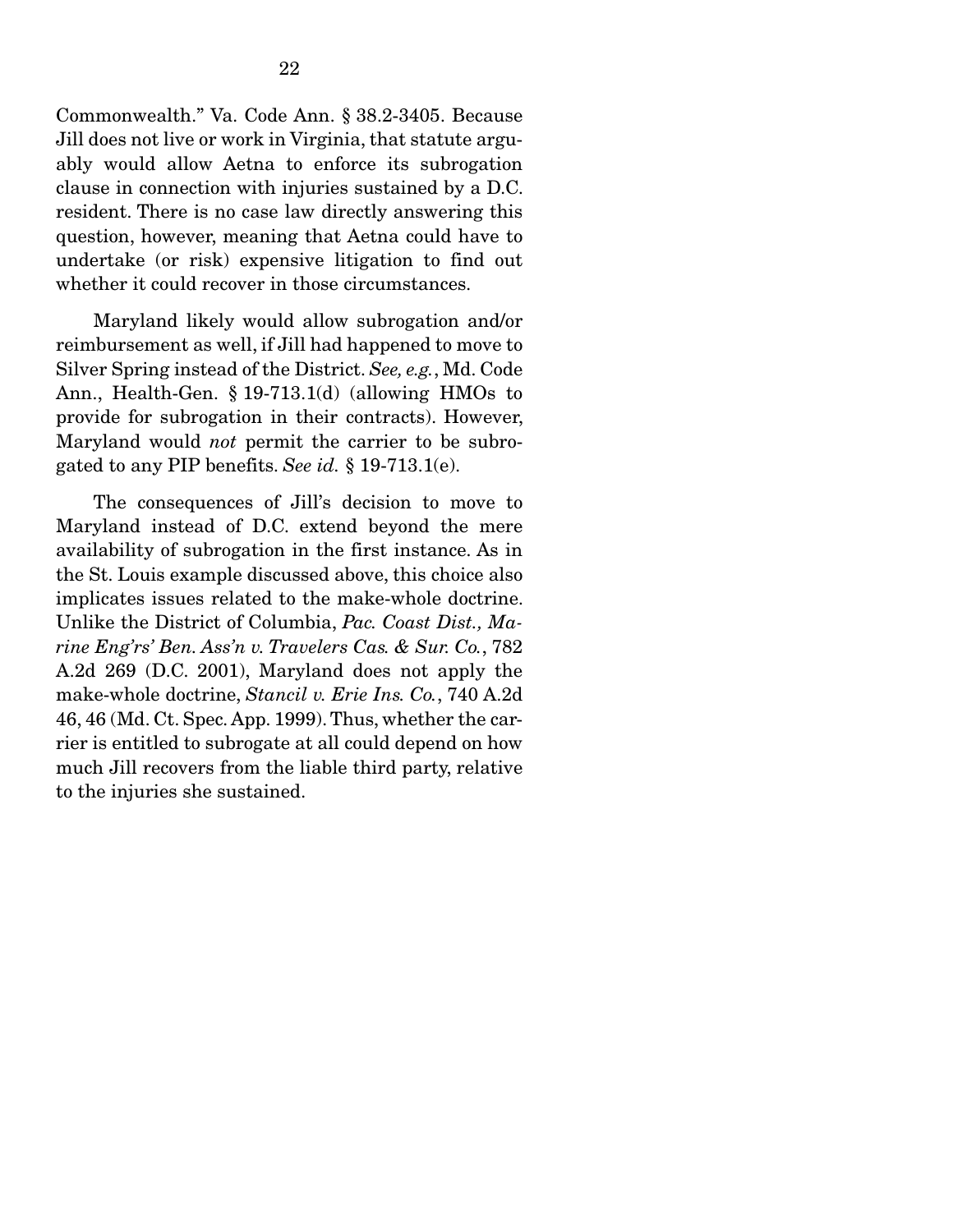*Scenario 4: National Plans.* These discrete hypotheticals, based on plans covering specific metropolitan areas, illustrate the complexity that would result from affirming the decision below. Multi-state and national plans that offer uniform benefits and rates to enrollees across a number of jurisdictions would face even greater challenges. As discussed above, each state has a different permutation of anti-subrogation rules, the make-whole doctrine, and the common-fund rule. *See generally* AFHO State Survey, *supra* n.9. And as described below, the burdens of administering a plan against that backdrop will make it difficult – if not impossible – to fulfill Congress' purposes in enacting the FEHB Program.

 3. These hypotheticals illustrate the obvious: the FEHB Program cannot exist as it does now, with national and multi-state plans offering uniform rates and benefits to all enrollees, if state subrogation laws override OPM's regulations and contract provisions.

 The consequences of the Missouri Supreme Court's holding would be particularly acute for the nationwide and multi-state FEHBA plans. Those plans – which insure a significant percentage of all FEHBA enrollees – would be faced with two distinct kinds of challenges, both of which are likely to reduce options and increase costs for federal employees and taxpayers.

 First, these multi-state plans will be required to structure their systems and train their employees to take account of the patchwork of state subrogation and reimbursement laws. Among other things, plans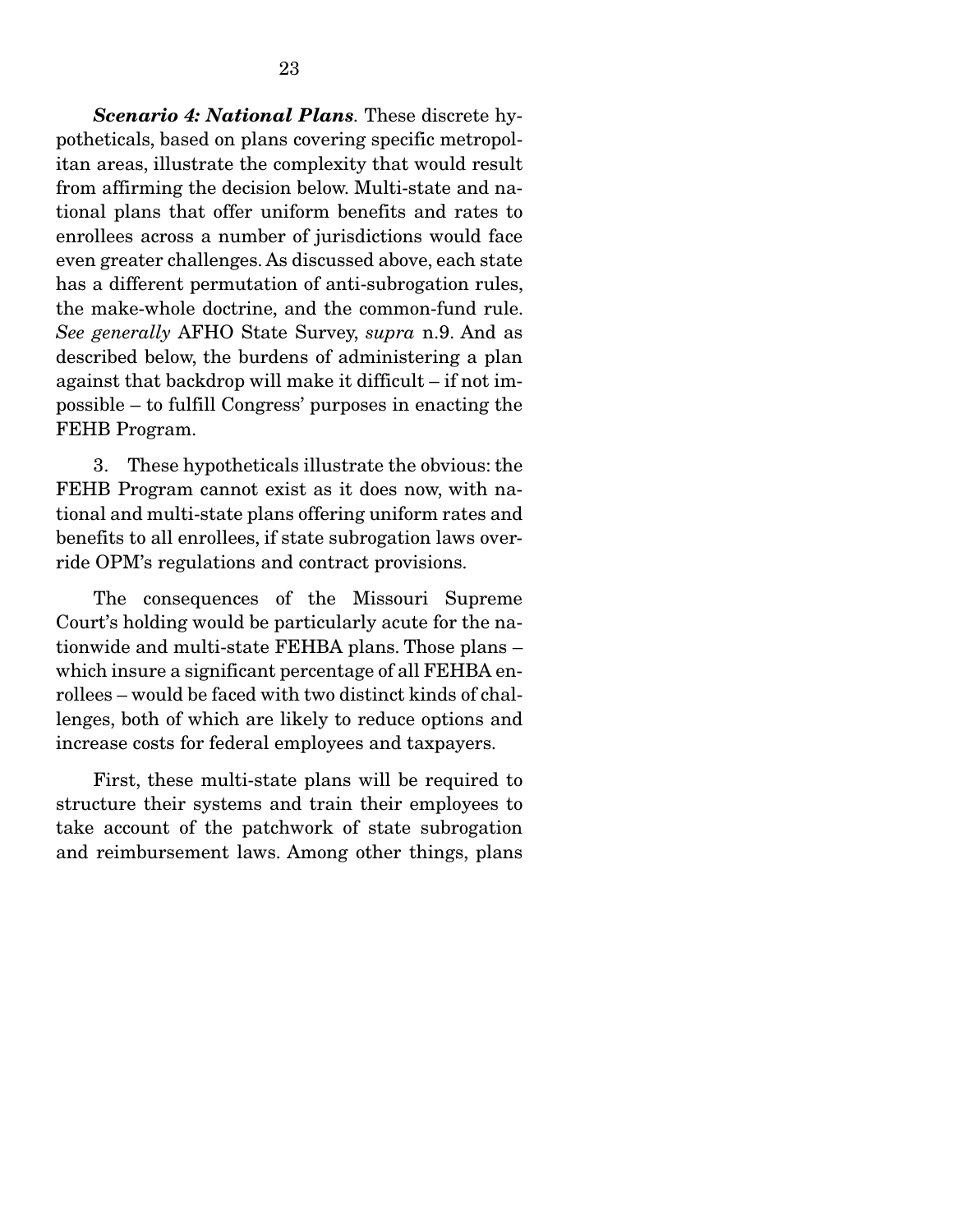will need to constantly monitor: prohibitions on subrogation and/or reimbursement; limitations on the kinds of coverage for which carriers may pursue subrogation and/or reimbursement; legal and equitable "make-whole" rules that can prohibit recovery in certain cases; and common-fund rules that work to reduce the amounts to which the carrier is entitled, even in states where recovery is permitted.

 Moreover, because OPM continues to require carriers to pursue subrogation, *see* 5 C.F.R. § 890.106(a), carriers will have no choice but to conduct expensive and time-consuming investigations of each case to determine where reimbursement and/or subrogation is available under these varying state rules. If there is any question about which state's laws apply in a given circumstance, carriers may need to consult legal counsel on choice-of-law questions in routine subrogation investigations. After all, the costs of getting that question wrong can be immense: an expensive and time consuming class action alleging improper subrogation activities, as this case itself illustrates. Moreover, as is also illustrated by this case (*see* J.A. 64, 74), such litigation is likely to include claims for punitive damages and/or other damages multipliers available under state law. In a world where FEHBA does not preempt anti-subrogation laws, the prospect of enhanced damages can only serve to deter plans from taking steps in an uncertain legal landscape to comply with their contractual obligations to OPM.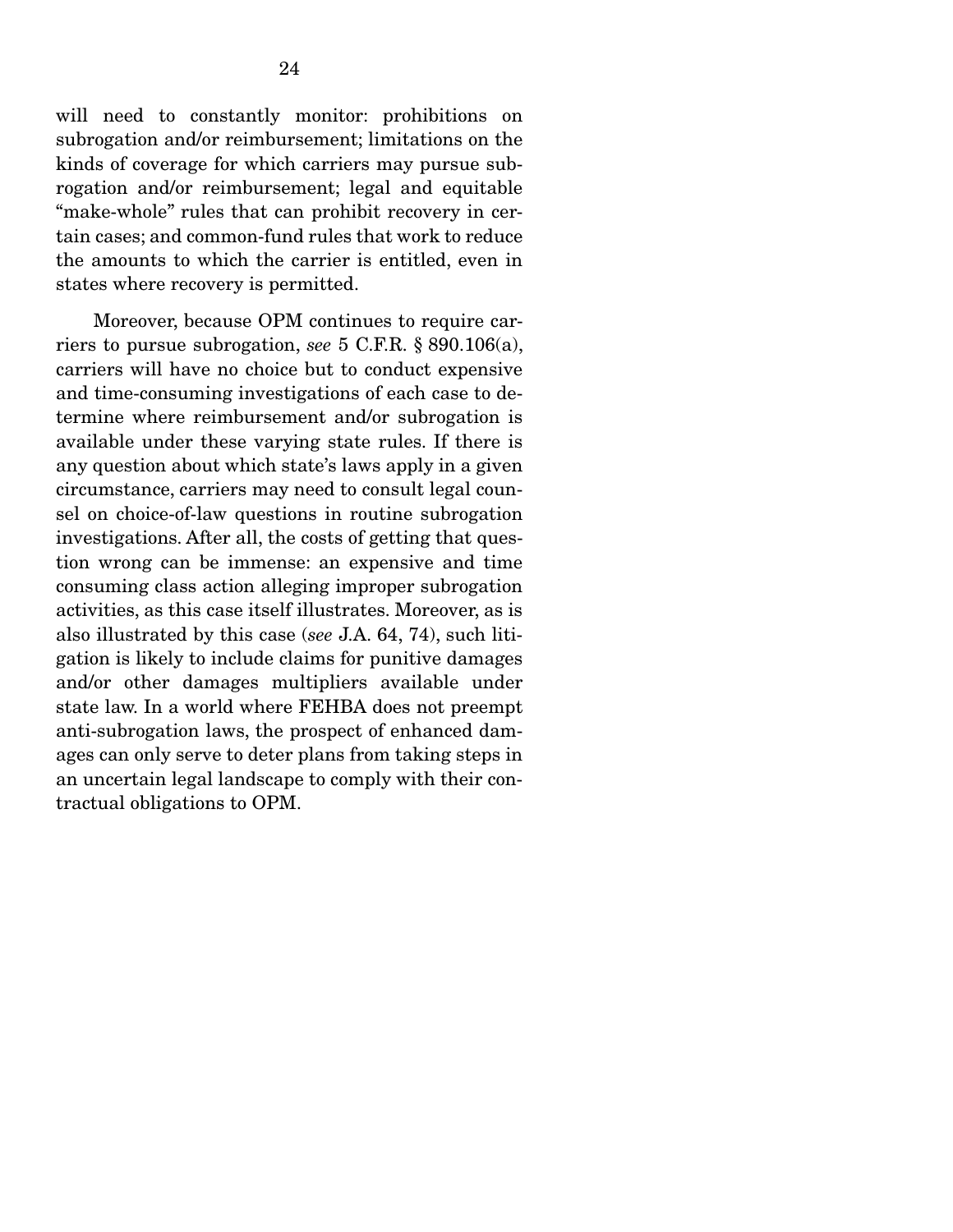Second, OPM and multi-state carriers would have to grapple with the difficult question of accurately setting premiums when operating across a patchwork of states with widely varying subrogation and/or reimbursement rules. Premiums for national plans, which tend to be experience-rated plans, are to be determined using a "cost analysis" methodology. *See* 42 C.F.R. § 1615.402(b). Calculating that prospective "cost" will be extremely difficult where OPM and the carriers have to price into their plans a significant amount of uncertainty concerning the carriers' ability to pursue reimbursement and/or subrogation in many of the states where they operate. The additional costs, of course, are borne by the federal government and by federal employees in the form of higher premiums.

 All of this will harm federal employees and the federal government, because it substantially increases the complexity (and thus cost) of administering FEHBA plans, particularly nationwide plans. That increased complexity, in turn, could drive premiums higher – especially when coupled with the loss of subrogation revenue that would otherwise flow back to the Treasury Fund. Federal taxpayers will bear the brunt of any premium increase – 72%, *see* 5 U.S.C.  $§ 8906(b)(1) - with FEHBA encelles picking up the$ rest.

 Similar harms will be felt by federal employees enrolled in regional and multi-state HMOs as well, like aforementioned plans serving the greater St. Louis and Washington, D.C. areas. Such plans, too, will need to design complex systems to conduct recovery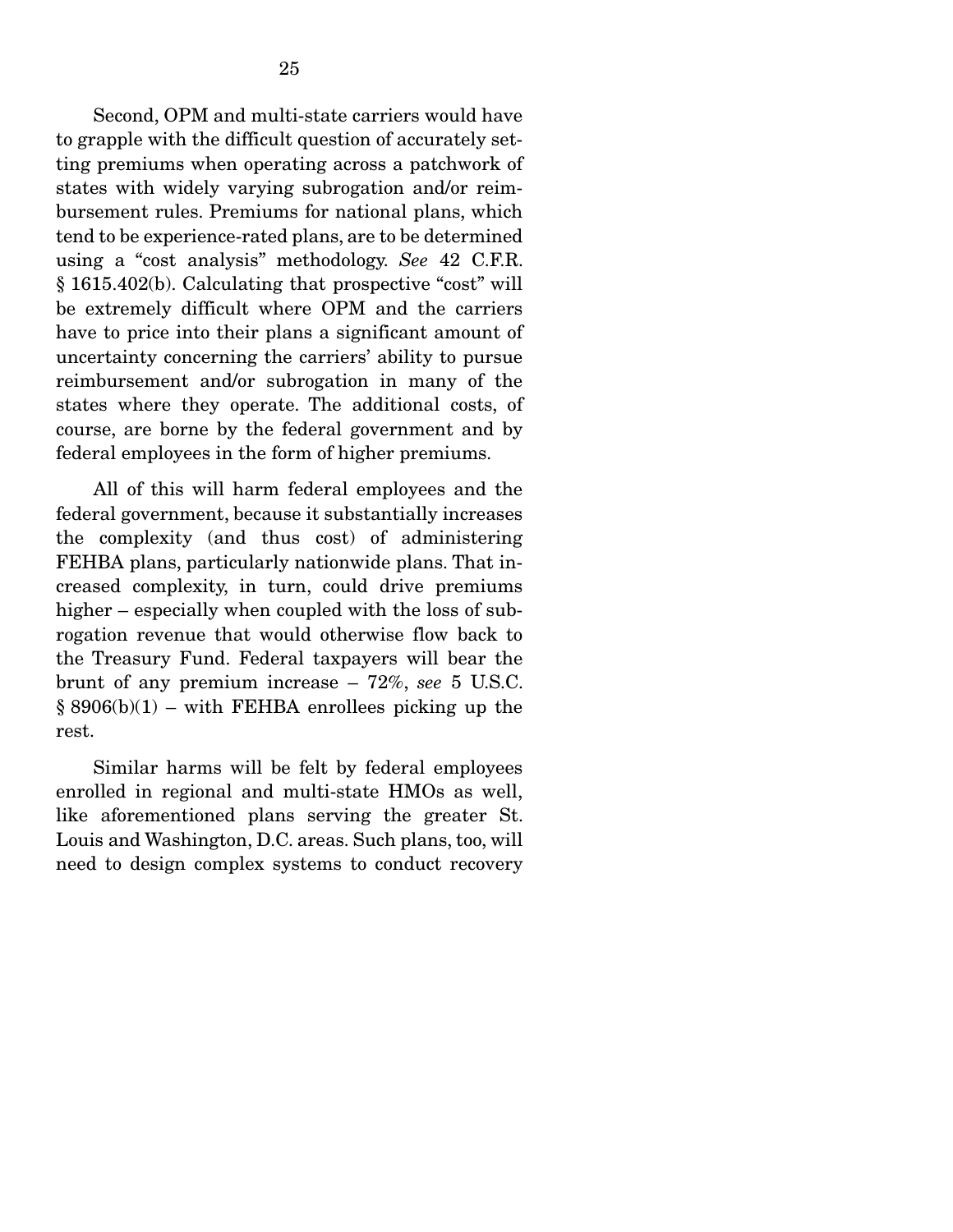activities within the bounds of the myriad subtle distinctions drawn by the jurisdictions they cover. They also will need to work with OPM to set premiums that account for that complexity, as well as the variability in state subrogation and reimbursement laws.

 4. In the end, consumers may find themselves with fewer health plan choices. Given the logistical and operational challenges of designing a FEHBA plan that complies with multiple states' subrogation laws – let alone 50 states' subrogation laws – one likely effect of affirming the Missouri Supreme Court's ruling would be to encourage carriers to offer more state-specific plans instead of the national and multi-state plans Congress chose to promote. After all, in the hypotheticals discussed above, it is likely that residents of Illinois, D.C., and Maryland would bristle at the thought of paying higher premiums to be in a pool with their colleagues living in Missouri and Virginia, where carriers now will have to absorb greater losses. Those consumers may opt to join cheaper, single-state plans based in jurisdictions that allow reimbursement and subrogation, leaving their federal counterparts in neighboring jurisdictions with higher cost plans and/or plans that offer different benefits.

 That result would unquestionably frustrate Congress' aim in enacting FEHBA. Single-state plans composed of only federal employees (and their dependents) are unlikely to have sufficient scale to offer the same kind of benefits and rates that multi-state and national FEHBA plans can. And, it goes without saying, those plans will not offer the kind of multi-state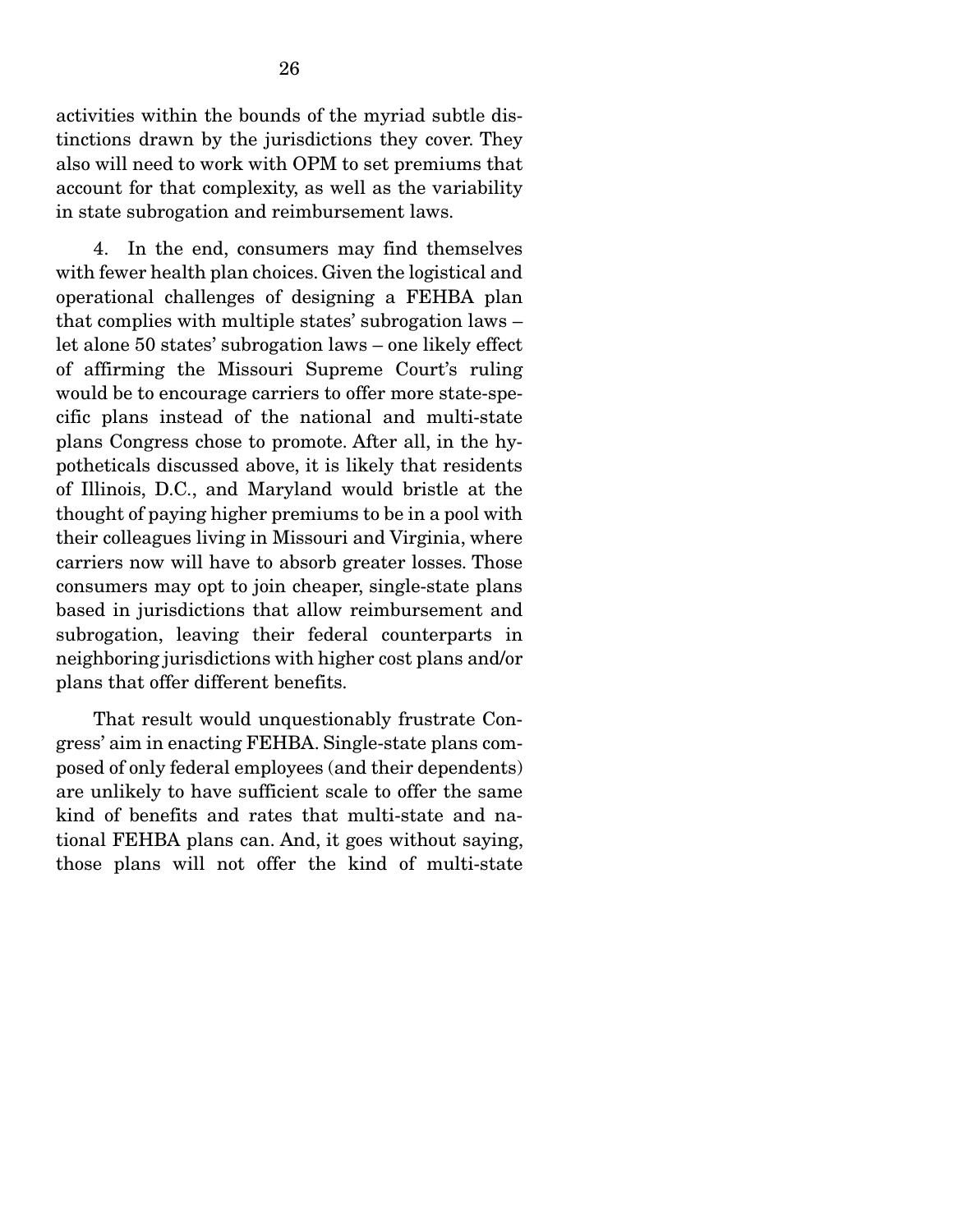uniform benefits Congress intended to provide the federal workforce.

### IV. The Missouri Supreme Court's Alternative Holding That FEHBA's Preemption Clause Violates The Supremacy Clause Has the Potential to Make FEHBA Plan Administration Untenable.

 Six concurring judges also concluded that Section  $8902(m)(1)$ 's "attempt to give preclusive effect to the provisions of a contract between the federal government and a private party is not a valid application of the Supremacy Clause in Article VI of the U.S. Constitution." Pet. App. 14a. If correct, this holding would create tremendous uncertainty and complexity for FEHBA carriers well beyond the reimbursement and/or subrogation rules noted above. A FEHBA program where states set the ground rules is likely to be untenable.

 State regulation of health insurance takes many different forms. Many state regulations prescribe the minimum benefits health insurers must cover under contracts sold within their borders. If these state laws were not preempted, then FEHBA carriers would be left with two choices: either negotiate separate plans for federal employees in each state or negotiate a nationwide plan that satisfies the mandated-benefit laws of all 50 states. Neither option is desirable and neither serves the purposes of the FEHB Program.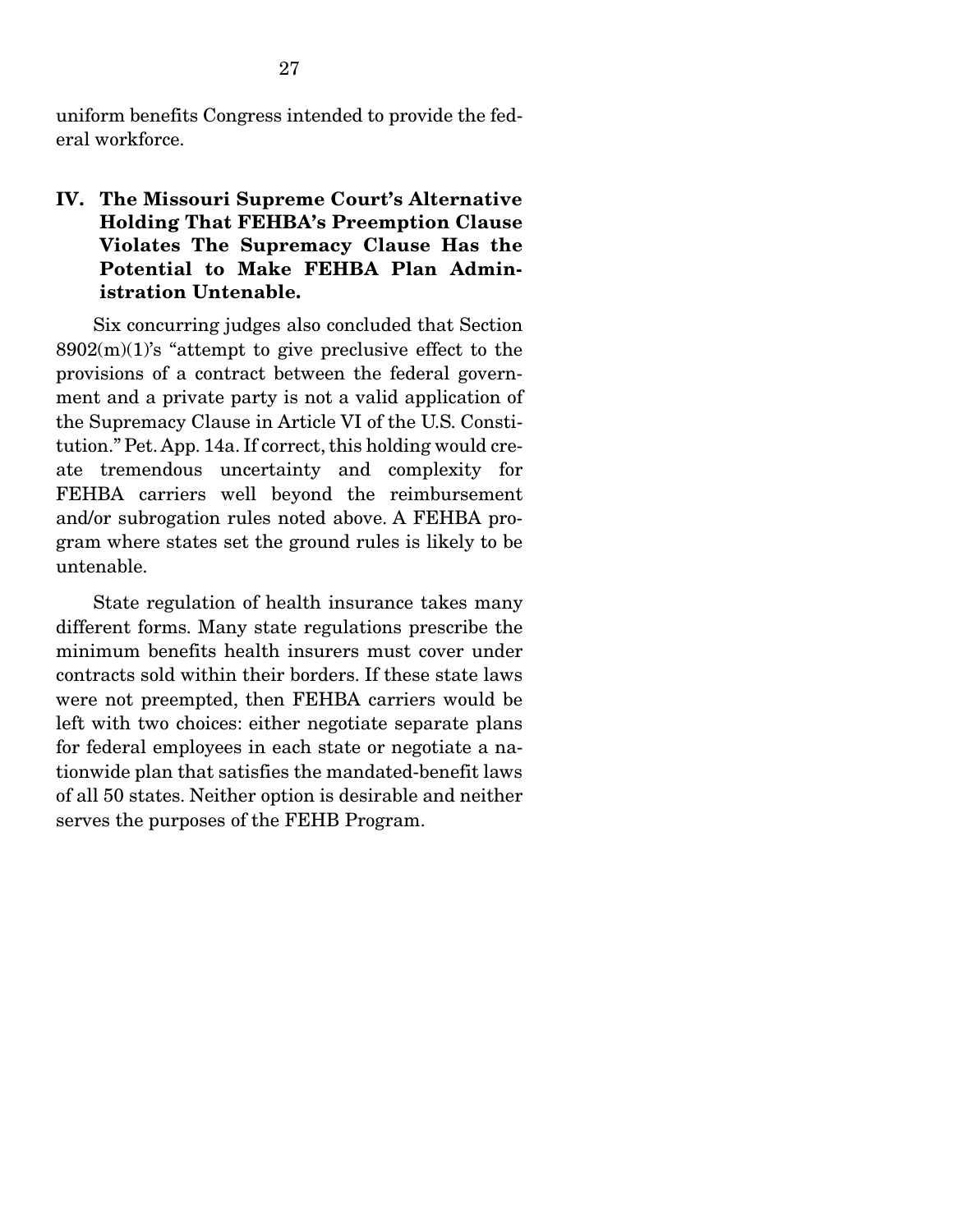Having to negotiate state-by-state contracts would prevent carriers from being able to offer uniform benefits to all enrollees in a given plan regardless of where they live. And the significant administrative costs associated with negotiating multiple contracts on a stateby-state basis could result in higher premium rates for all enrollees in those plans, as well as for the federal government, which pays the majority of those premium costs.

 Negotiating a single nationwide plan that covered all of the various benefits required by the 50 states would be no better. That would leave control of federal employee health benefits to 50 individual state regulators, in direct contravention of Congress' goal of making federal employee benefits a matter of federal law. Moreover, a 50-state plan covering the furthest reaches of state requirements in each state would force plan enrollees in most states to cross-subsidize benefits for plan enrollees in whichever state has the most stringent mandated-benefit laws.

 The effects of the concurrence's reasoning would not be limited to mandated-benefit requirements, however. There are myriad other requirements that states impose on health plans that "relate to the nature, provision, or extent of coverage or benefits (including payments with respect to benefits)."  $5 \text{ U.S.C.} \$   $8902(m)(1)$ . States regulate numerous other aspects of health insurance, including: which family members must be covered; the age limits for covered family members; extension of coverage; and informational material that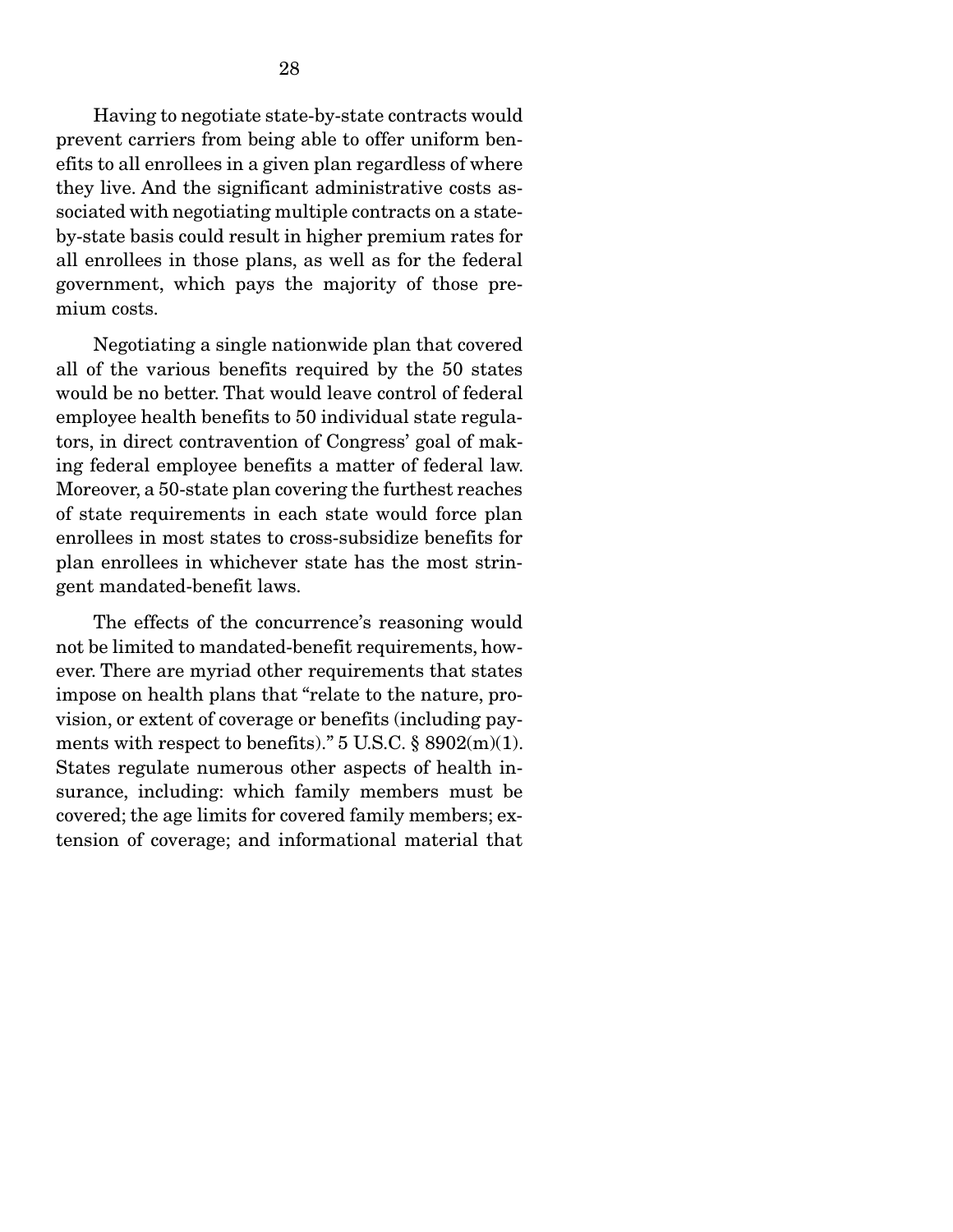must be provided to plan enrollees, including the specific language that must be used in plan brochures.

 The variation and conflict among state laws also extends to procedural requirements imposed on insurers. States regulate when the claim must be acknowledged by the insurance provider; when the insurance provider must begin its investigation; when the insurance provider must make its determination; when, and the manner in which, the plan member must be notified of a delay in the payment of the claim; when a claim must be finally paid out; and the interest that must be paid in the event the claim is delayed. To make matters worse, states' time frames often conflict with one another, making carriers' compliance in the absence of federal preemption more expensive and burdensome.

 To date, courts have found such laws to be preempted by FEHBA's preemption clause. *See, e.g.*, *Health Care Service Corp. v. Methodist Hospitals of Dallas*, 814 F.3d 242, 253-55 (5th Cir. 2016) (FEHBA preempts Texas law regulating time frame in which health insurers must make coverage determinations and pay providers); *Zipperer v. Premera Blue Cross Blue Shield of Alaska*, 2016 U.S. Dist. LEXIS 109531, \*11-18 (D. Alaska Aug. 16, 2016) (FEHBA preempts Alaska "prompt pay" statute). If this Court were to hold that FEHBA's preemption clause is unconstitutional, however, such laws would presumably apply to all FEHBA carriers.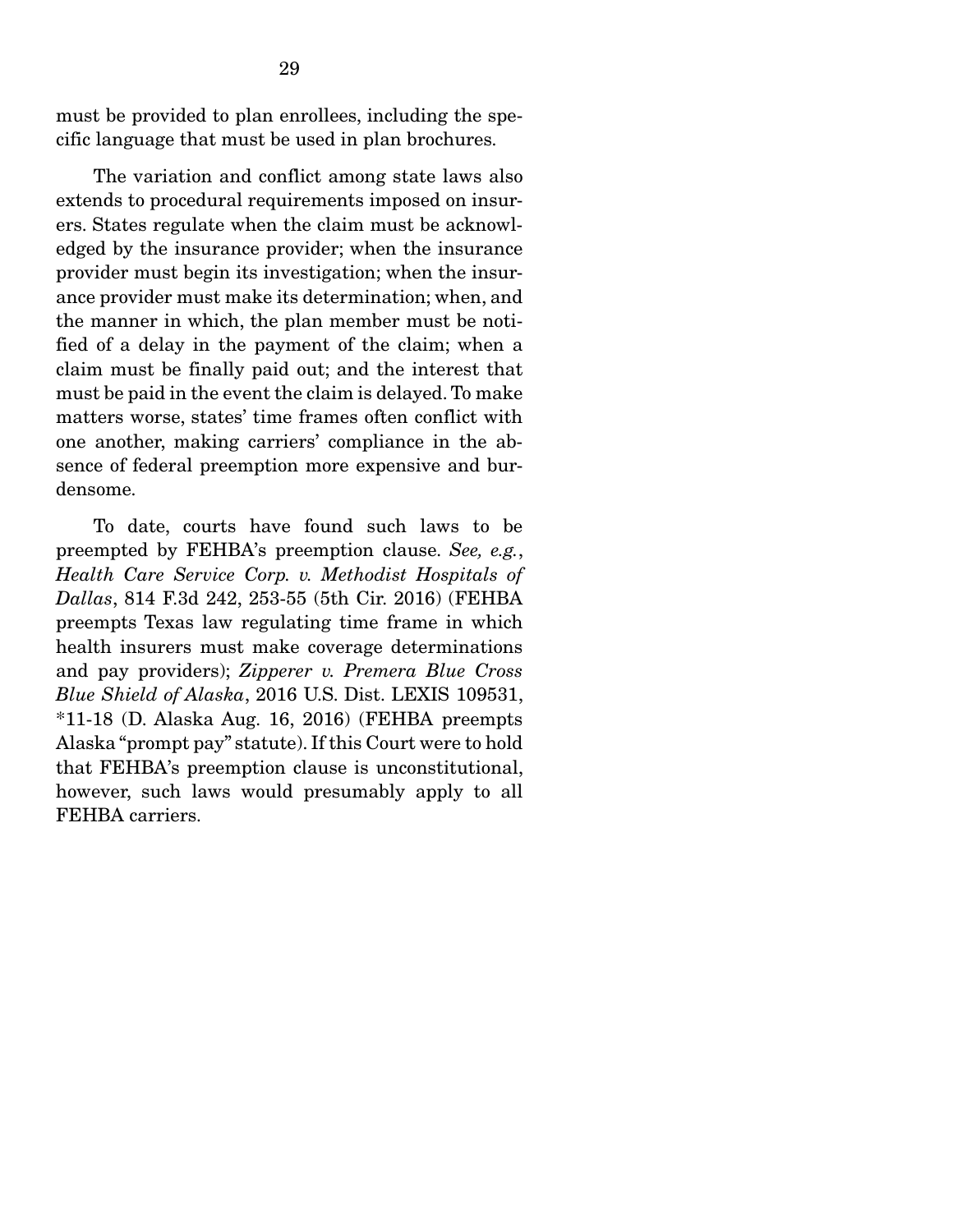The need to comply with all of these myriad substantive and procedural requirements would create an especially heavy burden for multi-state and national FEHBA plans that operate across many jurisdictions. Moreover, it would directly conflict with the will of Congress, which sought to avoid this very state of affairs. *See McVeigh*, 547 U.S. at 686 (noting that Congress enacted the FEHBA preemption provision to override "'State laws or regulations which specify types of medical care, providers of care, extent of benefits, coverage of family members, age limits for family members, or other matters relating to health benefits or coverage'" (quoting H.R. Rep. No.  $95-282$ , pp.  $4-5$ (1977)).

 When Congress enacted the FEHBA preemption clause in 1977, it noted that "States are becoming more active in establishing and enforcing health insurance requirements which conflict with provisions of the FEHB contracts." H.R. Rep. No. 95-282, at 4 (1977). "These conflicting requirements can be expected to result in: Increased premium costs to both the Government and enrollees<sup>[]</sup> and [a] lack of uniformity of benefits for enrollees in the same plan which would result in enrollees in some states paying a premium based, in part, on the cost of benefits provided only to enrollees in other states." *Id.* This would directly conflict with "One of the most beneficial features of our FEHB plans" – "the requirement that they provide the same uniform benefits for the same premium for all enrollees in a plan." H.R. Rep. No. 94-1211, at 6 (1976).